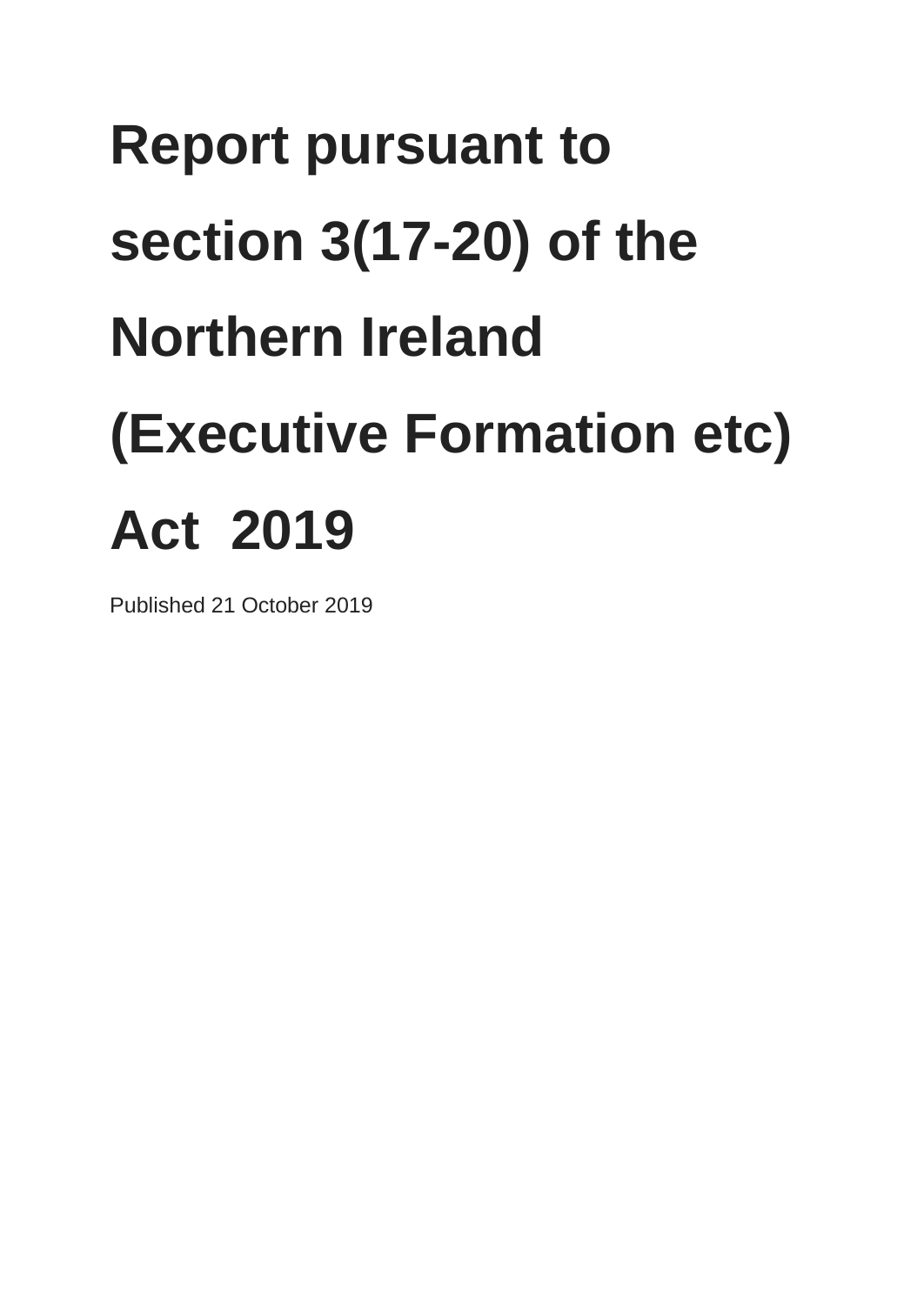# **Report pursuant to section 3(17-20) of the Northern Ireland (Executive Formation etc) Act 2019**

# **3 (17): Non-Domestic Renewable Heat Incentive Scheme Hardship Unit**

This is a devolved matter. This section of the report is based on information provided by the Northern Ireland Department for the Economy.

Section 3 of the Northern Ireland (Executive Formation etc) Act 2019 requires the Secretary of State to publish a report on the establishment of a Renewable Heat Incentive Hardship Unit in the Department for the Economy.

This section of the report is made in accordance with s.3(17) of that Act which states:

The Secretary of State must, on or before 21 October 2019, publish a report on progress on the establishment of a Renewable Heat Incentive Hardship Unit in the Department for the Economy (unless an Executive has already been formed).

The Northern Ireland Non-Domestic Renewable Heat Incentive Scheme (NIRHI) was introduced in November 2012. The Scheme was designed to increase the uptake of renewable heating technologies by providing ongoing payments to cover the projected difference in cost between renewable heating and fossil fuels, as well as a 12% rate of return on the additional capital cost of a renewable heat boiler.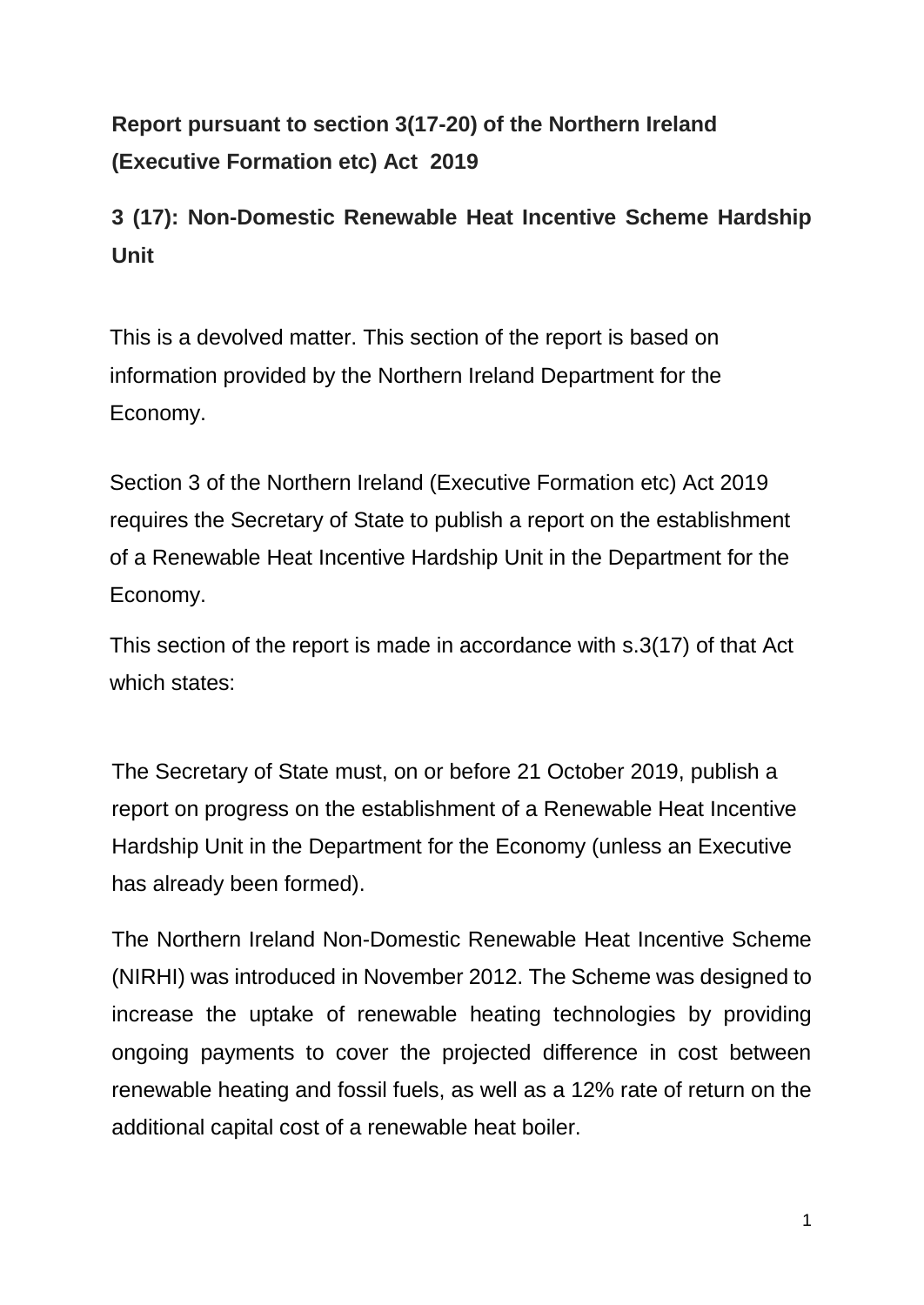The original 2012 tariffs and the interim tariffs put in place in 2017 were based on incorrect assumptions, which did not bear out in practice. The Department for the Economy (DfE) commissioned an independent consultant, Ricardo Energy and Environment ('Ricardo'), to undertake a comprehensive review of all the main elements of the tariff and launched a public consultation on the future of the non-domestic RHI Scheme. The review and consultation were used to inform the design of the revised tariffs, which were brought into force by The Northern Ireland (Regional Rates and Energy) Act 2019.

During the passage of the Bill, DfE gave an assurance that it will establish a hardship unit, under an independent chair, that will consider cases of any RHI participant who believes they face hardship as a result of their participation in RHI. DfE repeated its commitment to set up the hardship unit during an evidence session of the Northern Ireland Affairs Committee in May 2019. The following statement sets out the current status and work that has been carried out since that point.

DfE conducted a "Call for evidence" consultation exercise between 17 June and 10 July 2019 to gather information on the nature of hardship experienced as a result of participation in NIRHI, and to seek views from stakeholders on its proposed approach. On 10 October 2019 the Department published its response to the consultation and set out its next steps. This response can be found on the Department's website.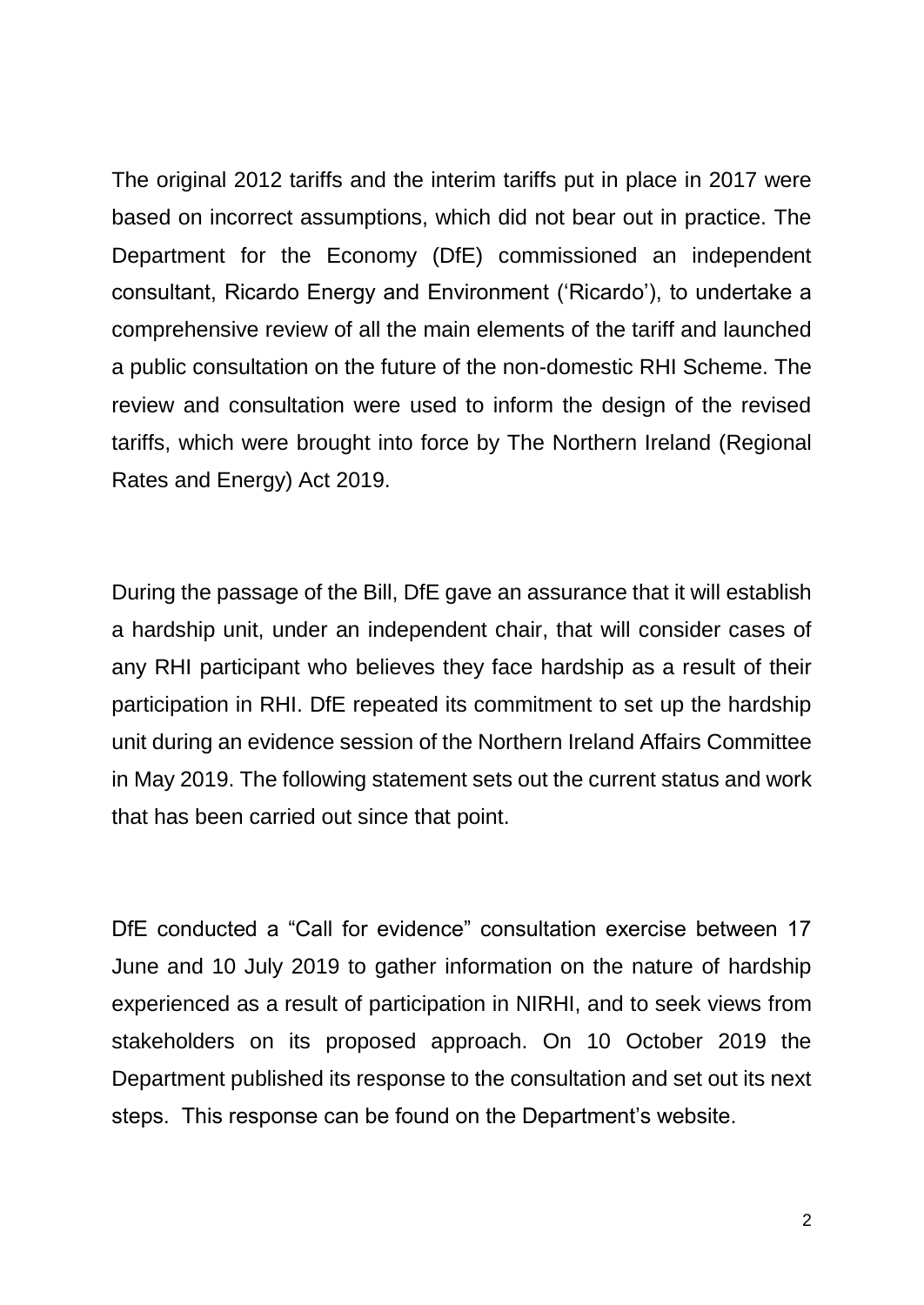DfE has advised that seventy-eight responses were received, and that the majority of respondents claimed to be in hardship. Only a small minority chose to submit documentary evidence of their circumstances, with many stating that they would prefer to submit such evidence to an independent party rather than to the Department. Many respondents expressed discontent with DfE's proposed approach, and with the limited powers available to the independent chair or panel to offer redress.

DfE has confirmed its commitment to an independently-led consideration of financial hardship as a result of participation in the Northern Ireland RHI scheme. The Department has, therefore, appointed independent energy consultant Andrew Buglass to further consider the issue of hardship.

Mr Buglass will develop a relevant definition of hardship and engage directly with participants to seek evidence of hardship, giving consideration to the individual circumstances of any participants that wish to come forward. Andrew Buglass is expected to report to DfE, with recommendations on any appropriate course of action, before the end of the year.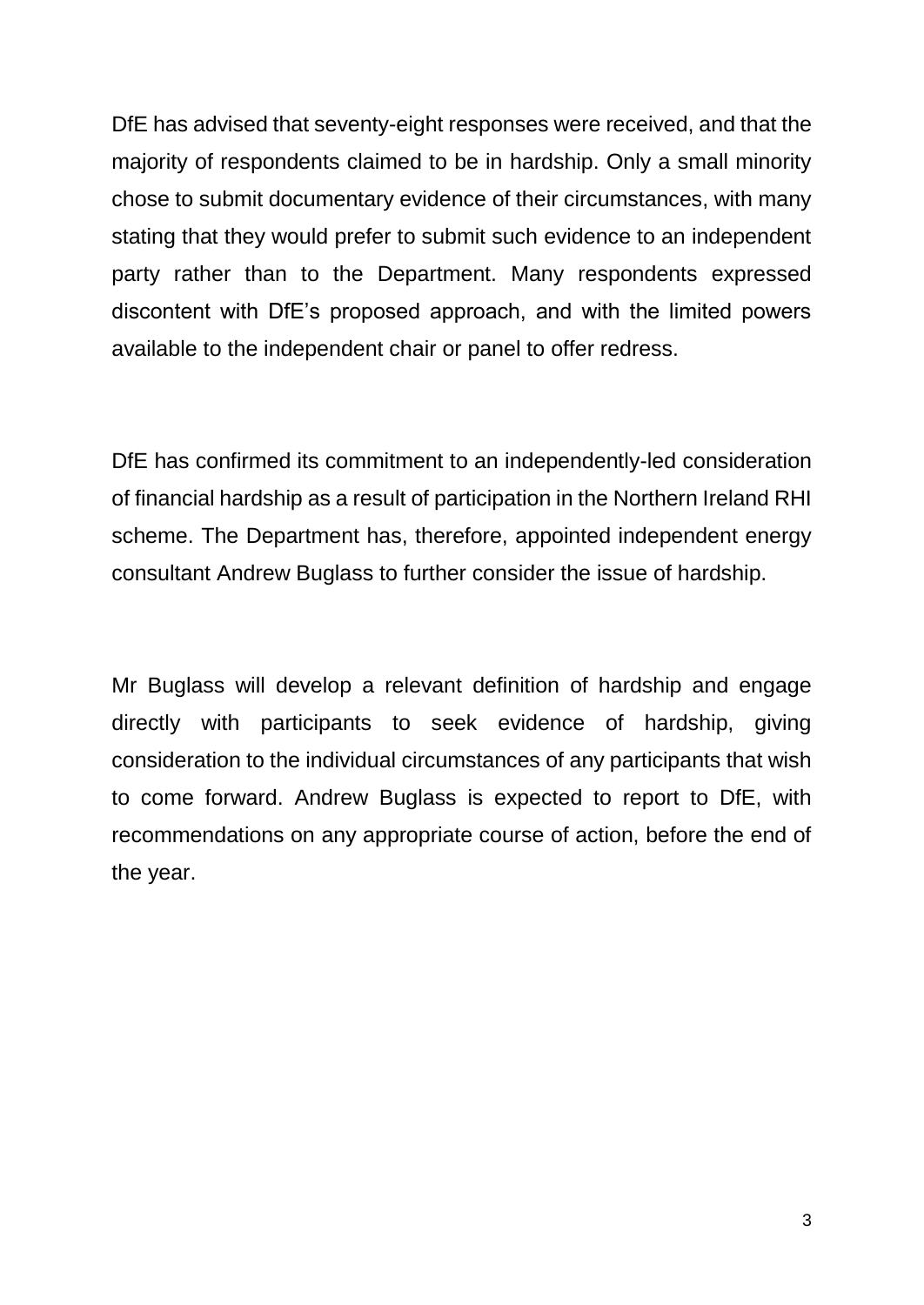# **3 (18): Libel legislation in Northern Ireland**

This is a devolved matter. This section of the report is based on information provided by the Northern Ireland Department of Finance.

Section 3 of the Northern Ireland (Executive Formation etc) Act 2019 requires the Secretary of State to publish a report on libel legislation in Northern Ireland.

This section of the report is made in accordance with s.3(18) of that Act which states:

The Secretary of State must, on or before 21 October 2019, publish a report on progress on libel legislation in Northern Ireland and any plans to align Northern Irish legislation with libel legislation in the rest of the United Kingdom (unless an Executive has already been formed).

#### **The Current Legal Position**

Responsibility for defamation law in Northern Ireland rests with the Department of Finance (DOF).

Northern Ireland's civil law on defamation, like that of England and Wales, developed over time through common law, supplemented, periodically, by statute. However, the Defamation Act 2013, which changed the law in England and Wales, does not apply in Northern Ireland. Northern Ireland is a separate jurisdiction with its own legislation which chose not to implement the Defamation Act 2013.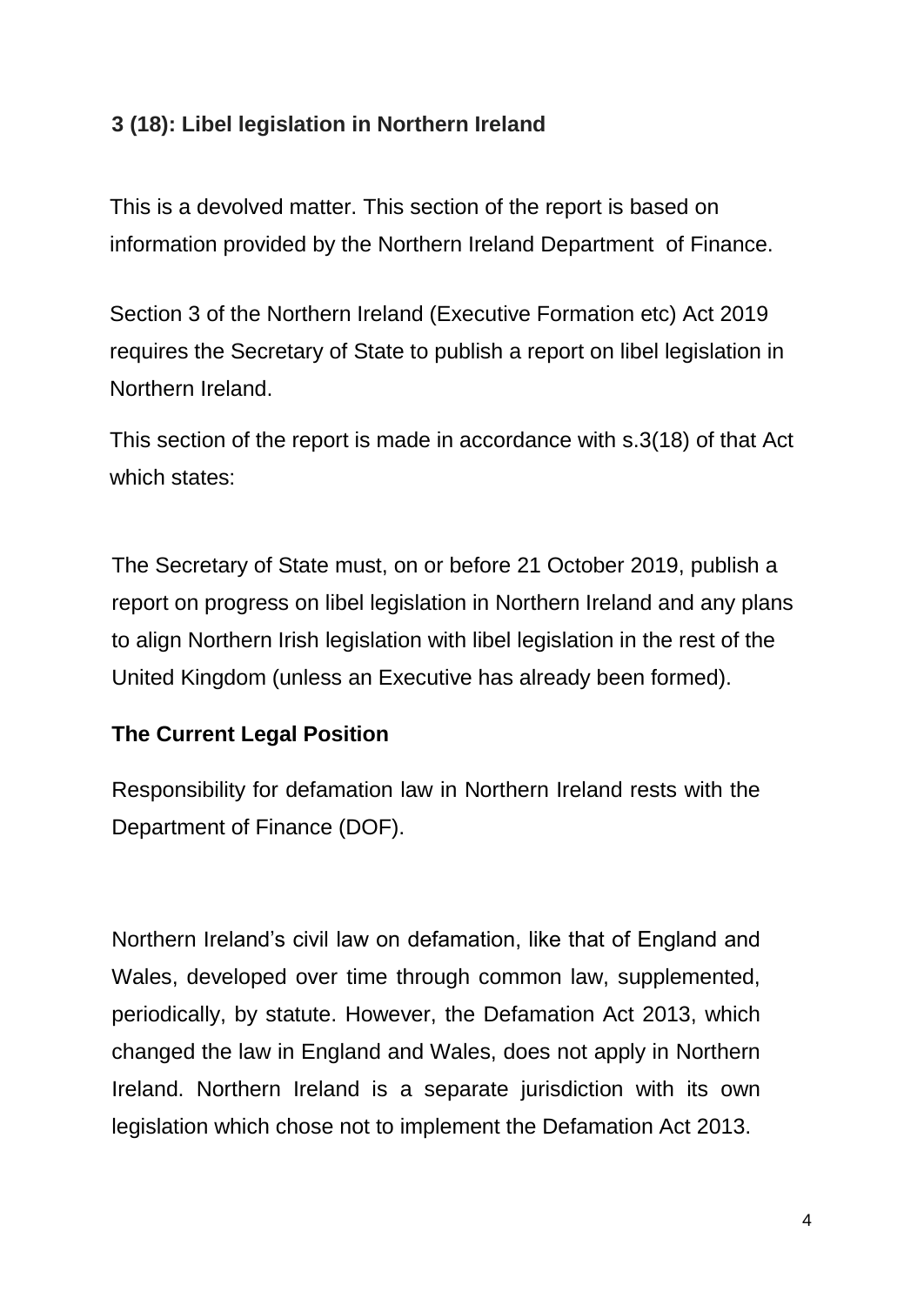As a result, current Northern Ireland defamation law is almost identical to that of England and Wales prior to the 2013 Act. Consequently, in Northern Ireland:

i. Statements alleged to be defamatory are assumed to be both false and hurtful and there is no need for the plaintiff to prove this. (This contrasts with England and Wales where, on account of the 2013 Act, those bringing a defamation action are required to show serious reputational harm or financial loss).

ii. Each publication of a libel is actionable. There is no single publication rule as in England and Wales.

iii. To repeat a defamatory statement is equivalent to having made it. Unlike in England and Wales, there is no limitation of the circumstances in which an action can be brought against a person who is not the primary publisher.

iv. The defences of absolute and qualified privilege have not been extended to cover fair reports of academic conferences or the contents of academic journals.

v. There is some potential for 'libel tourism'—people making a claim for defamation in Northern Ireland, not because it is the most appropriate jurisdiction, but because it is the jurisdiction that might treat the claim most favourably and where the eventual financial settlement might be greatest.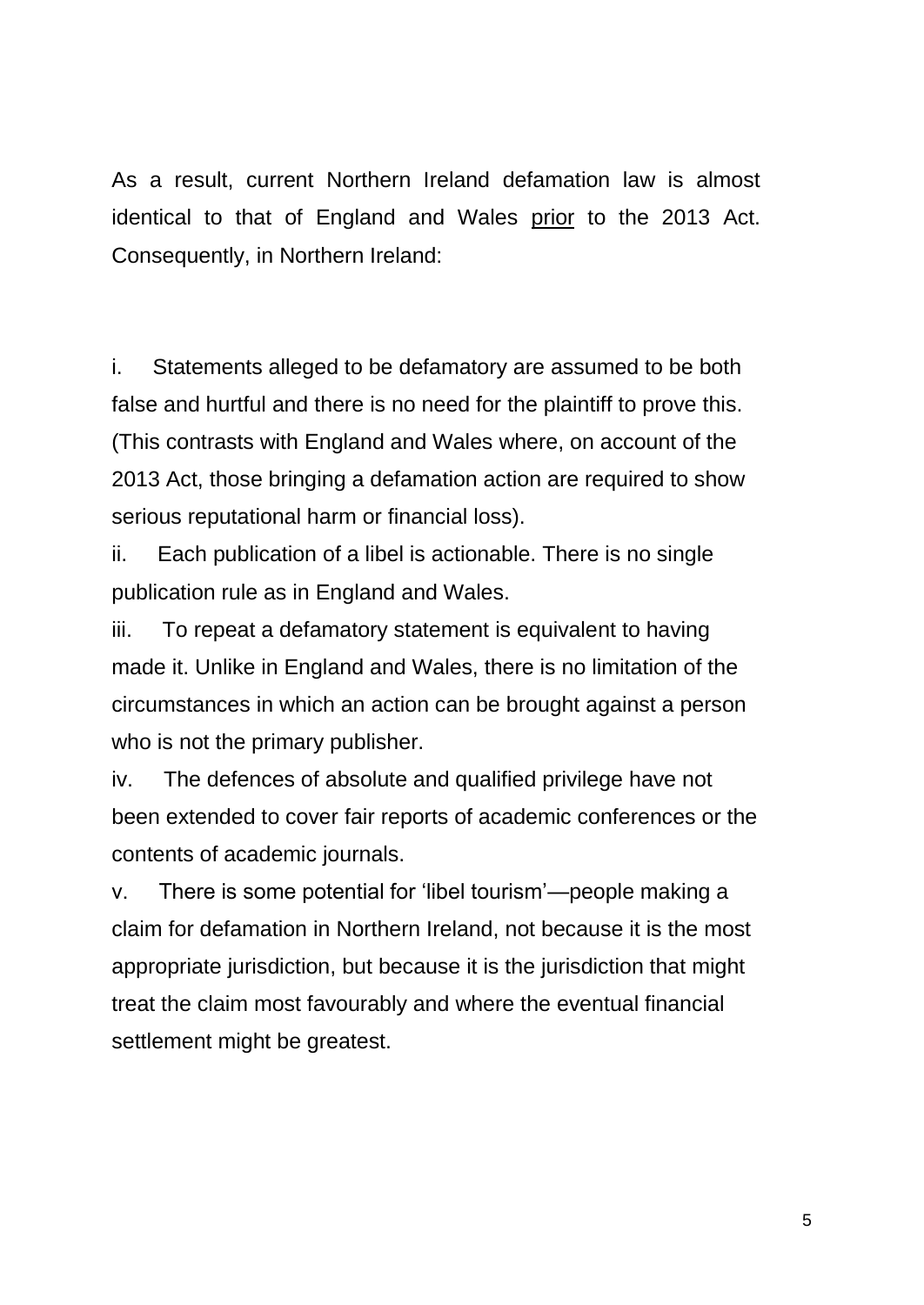The three usual defences available in Northern Ireland are the common law defences of:

i. Justification—the statement is 'substantially true'.

ii. Honest comment—the statement is a statement of opinion rather than a statement of fact.

iii. Responsible publication on a matter of public interest (the 'Reynolds defence').

In contrast, in England and Wales, the 2013 Act replaced these common law defences with the statutory defences of: truth; honest opinion; and publication on a matter of public interest.

Finally, in Northern Ireland, defamation claims are dealt with by jury trials—a seven member jury. In practice, however, few ever reach full trial and many are, on grounds of complexity, heard by a judge alone. In England and Wales, the 2013 Act removed the presumption in favour of trial by jury.

# **Steps Currently Being Taken**

The Northern Ireland Assembly has not met since early 2017 and there is currently no Northern Ireland Executive. Reform of Northern Ireland's defamation law had been under consideration by the previous Executive and will resume when the devolved institutions are again functioning.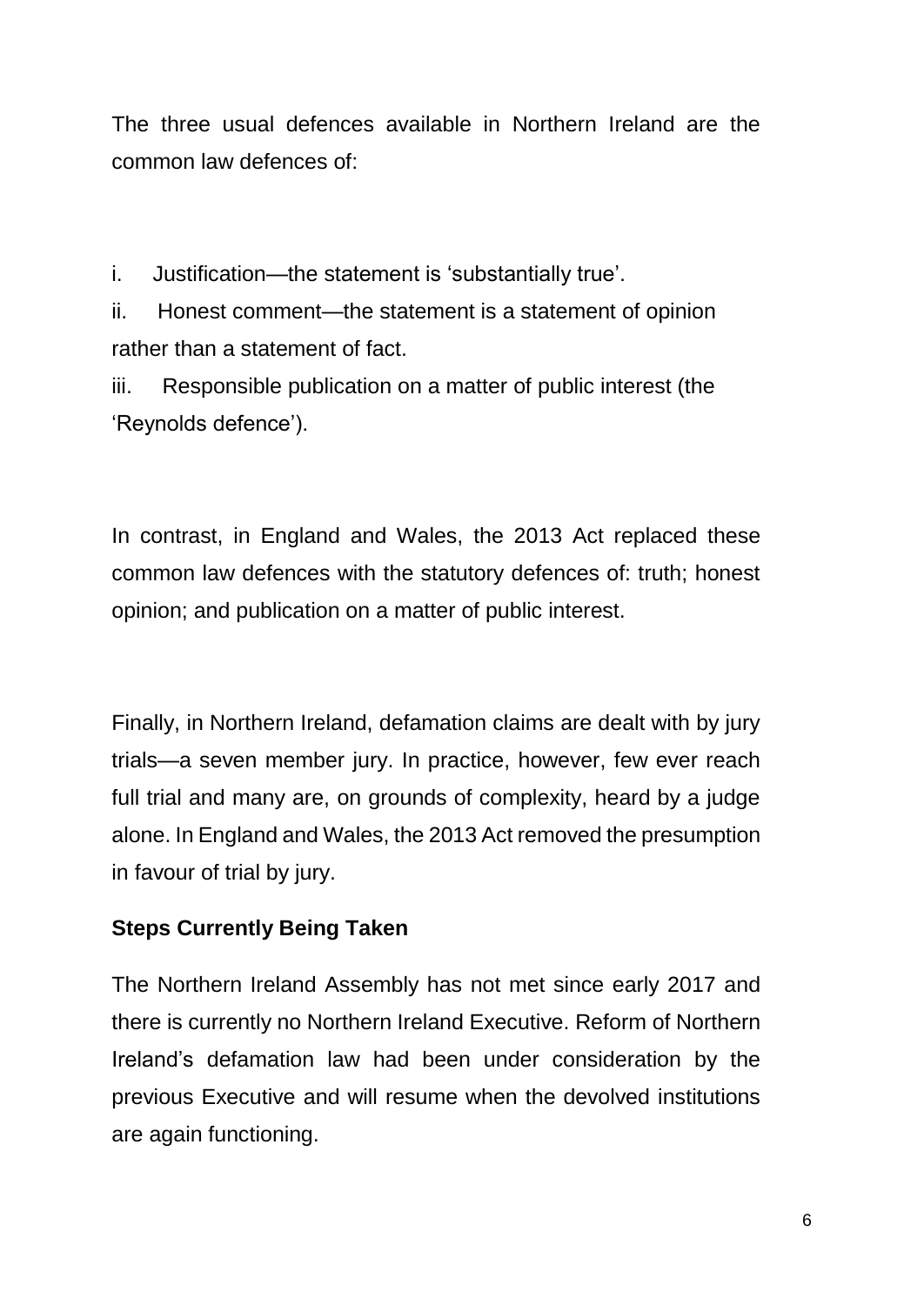As of 2017, the following steps had been taken with regard to reforming the region's defamation law.

i. At the request of the then Finance Minister, the Northern Ireland Law Commission undertook a twelve week public consultation (November 2014 to February 2015) on the possible reform of Northern Ireland defamation law. This attracted 32 responses, principally from specialists—journalists, lawyers and campaigners rather than members of the general public. Several respondents (e.g. Google) were not based in Northern Ireland.

ii. A review of consultation findings and the case for reform was undertaken by Professor Andrew Scott, London School of Economics. A report of this review was published in March 2016. It recommended, not a straight replication of the 2013 Act, but a bespoke arrangement drawing on the Act but adapting its provisions to local needs.

The Scott report advised that there was no requirement, under either international or domestic human rights law, to amend current Northern Ireland defamation law. Northern Ireland defamation law, like England and Wales defamation law pre-2013, is fully compliant with the European Charter of Human Rights.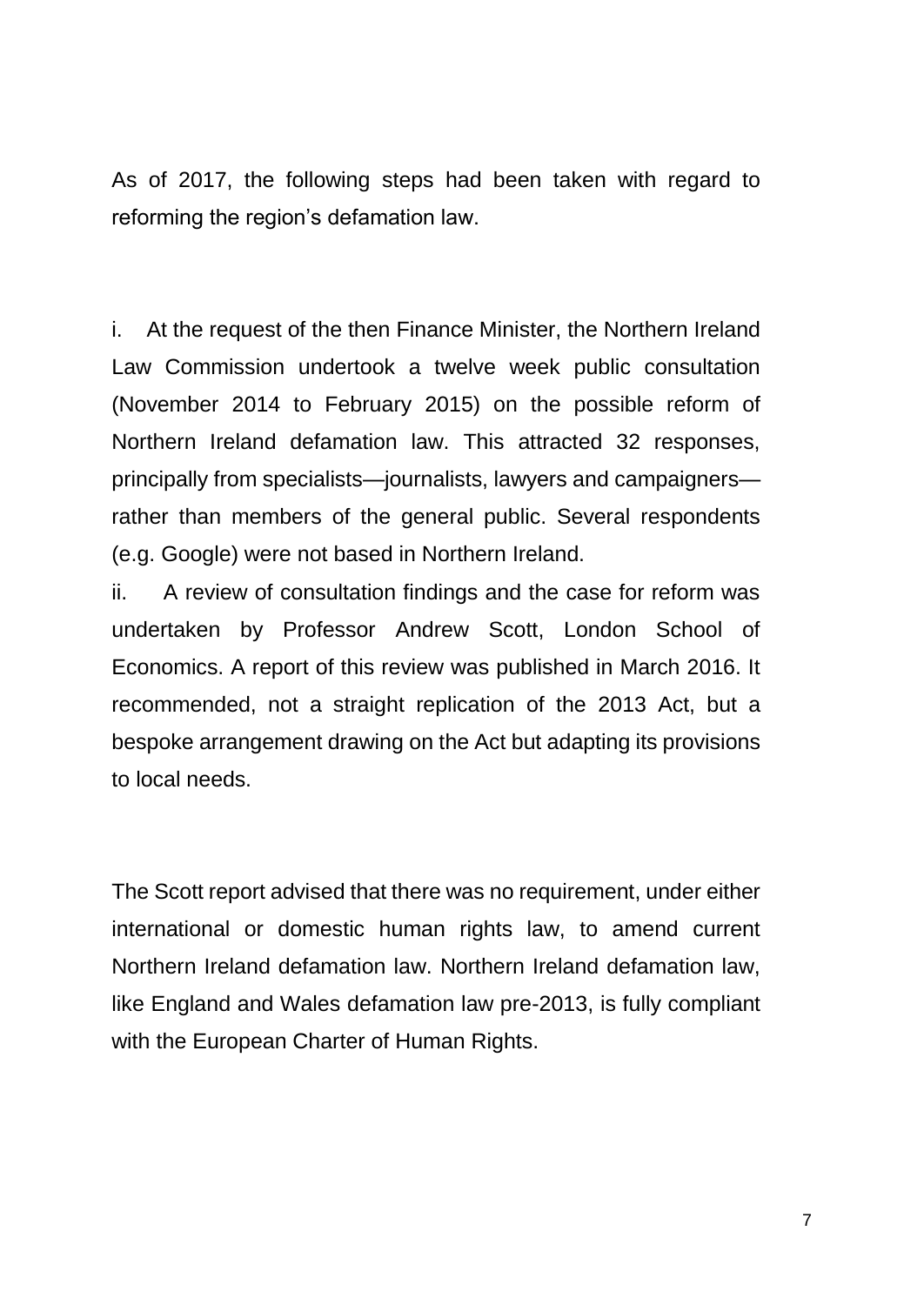There is no evidence that defamation law in Northern Ireland has inhibited either media scrutiny of local politics or the dissemination of scientific research.

There is little evidence of libel tourism in Northern Ireland. In 2010- 2018, there were, on average, 35 Queen's Bench writs for defamation per annum ranging from 19 in 2017 to 54 in 2010. In the period 2014-2018, there were, on average, 30 Queen's Bench writs for defamation in Northern Ireland. As Northern Ireland's current law provides that a claim can be summarily dismissed where no 'real or substantial' tort has occurred, libel tourism would not be straightforward.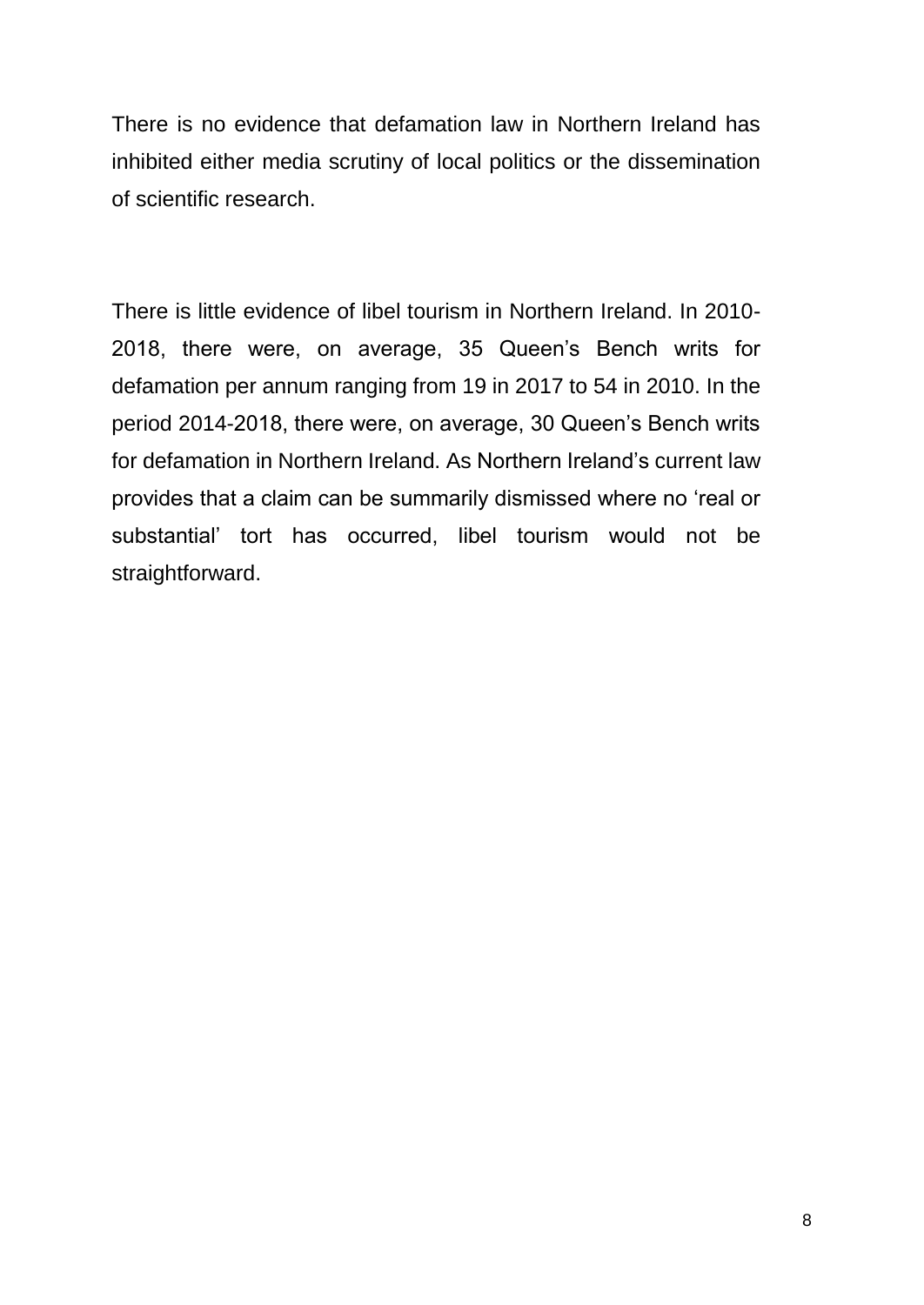# **3 (19): Protect Life 2 - Strategy for Suicide Prevention in Northern Ireland**

This is a devolved matter. This section of the report is based on information provided by the Northern Ireland Department of Health.

Section 3 of the Northern Ireland (Executive Formation etc) Act 2019 requires the Secretary of State to publish a report on the implementation of the Protect Life 2 - Strategy for Suicide Prevention in Northern Ireland.

This section of the report is made in accordance with s.3(19) of that Act which states:

The Secretary of State must, on or before 21 October 2019, publish a report on progress of the implementation of the Protect Life 2 – Strategy for Suicide Prevention in Northern Ireland (unless an Executive has already been formed).

## **Current legal position**

The Protect Life 2 Strategy for Preventing Suicide and Self-harm in Northern Ireland contains actions for a number of Departments and would usually be agreed by the Northern Ireland Executive. In the absence of an Executive, officials applied the guidance on decision making during the period of Northern Ireland Executive formation and concluded that it met the public interest test. Formal agreement was received by Permanent Secretaries across the Northern Ireland Civil Service endorsing the actions and publication of the Strategy. Protect Life 2 was published on 10 September 2019. The Strategy was developed in line with the post-consultation report approved by the former Minister for Health in Northern Ireland in February 2017.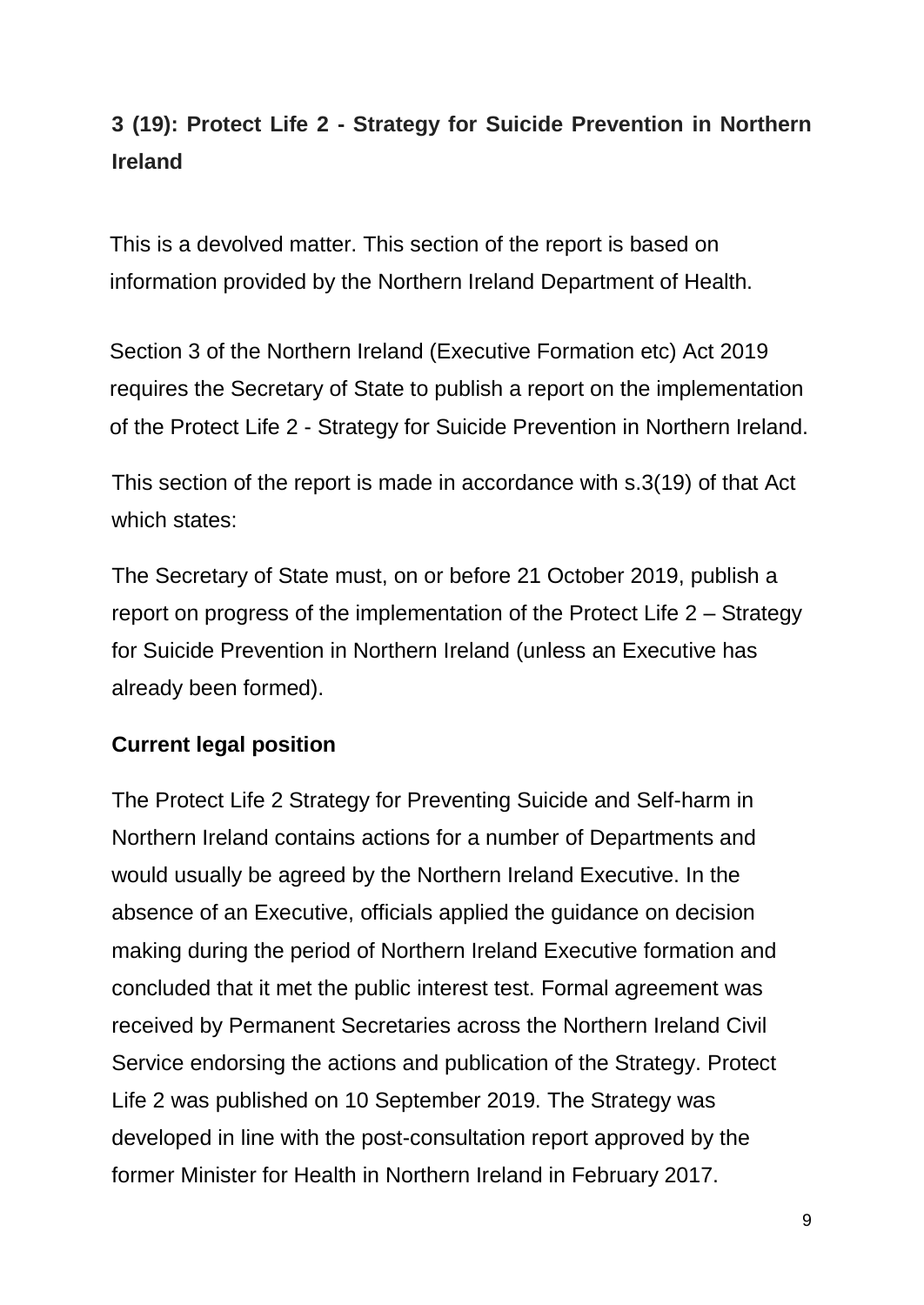## **Steps taken to meet the statutory requirement**

Protect Life 2 focuses on suicide prevention as a societal issue and seeks to ensure collaborative cross-departmental engagement to address risk factors for suicide and self-harm, as well as engagement across wider society. The strategy sets out what Departments and other stakeholders will do to reduce suicide and self-harm over the next five years and looks at the importance of everyone working together on prevention.

Protect Life 2 contains a range of new and ongoing actions designed to reduce the suicide rate including greater focus on those bereaved by suicide, more support for those who care for others and enhanced working across Departments. Full implementation of the strategy will require additional funding in future years.

The Strategy aims to reduce the suicide rate in Northern Ireland by 10% by 2024, in line with World Health Organisation best practice guidance. Protect Life 2 also ensures suicide prevention services and support are delivered appropriately in deprived areas where suicide and self-harm rates are highest.

Implementation of the Strategy commenced proactively with the launch of three additional programmes through supplementary transformation programme funding.

A Regional Towards Zero Suicide Mental Health Collaborative Programme has been established across all five Health and Social Care (HSC) Trusts. This programme focuses on patient safety to reduce suicide within Adult Mental Health Services.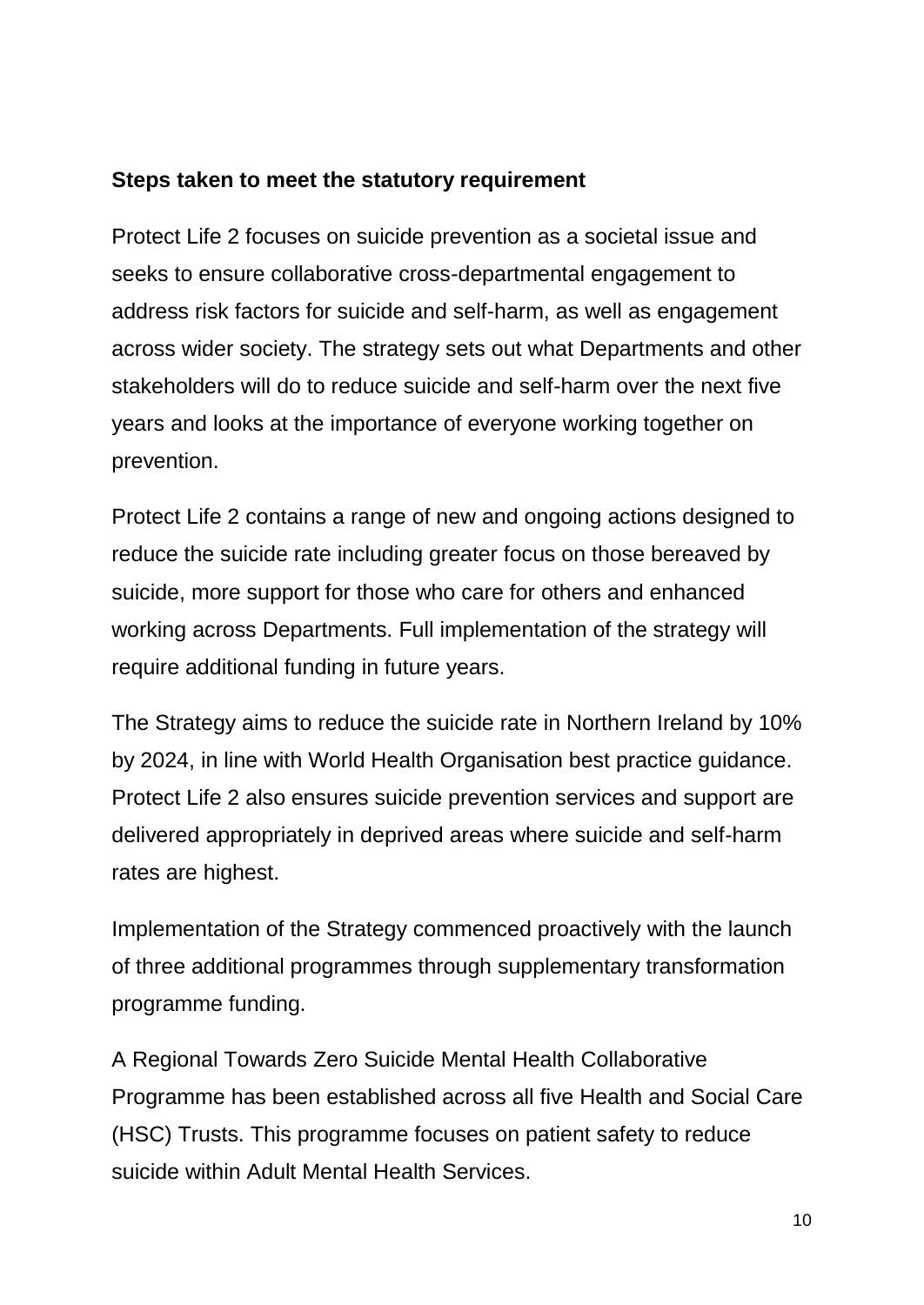A Multi Agency Triage Team (MATT) is being delivered in partnership between South Eastern HSC Trust, Belfast HSC Trust, PSNI and the Northern Ireland Ambulance Service and has been operational from July 2018. The project involves two Police Officers, a Community Mental Health Practitioner and a Paramedic working together to respond to people in emotional crisis, aged 18 and over, who have accessed the 999 system.

A Belfast Crisis De-Escalation Service pilot is also underway with community and voluntary staff working directly in Belfast HSC Trust with unscheduled care and Emergency Department teams to accompany clients through the mental health assessment process.

Robust governance arrangements are being set up to drive implementation and delivery of the Strategy. This includes a new Protect Life 2 Steering Group which will initially be chaired by the Chief Medical Officer and thereafter by the Director of Public Health in the Public Health Agency.

Protect Life 2 aims to bring hope, support and clear direction for all involved in suicide prevention in Northern Ireland.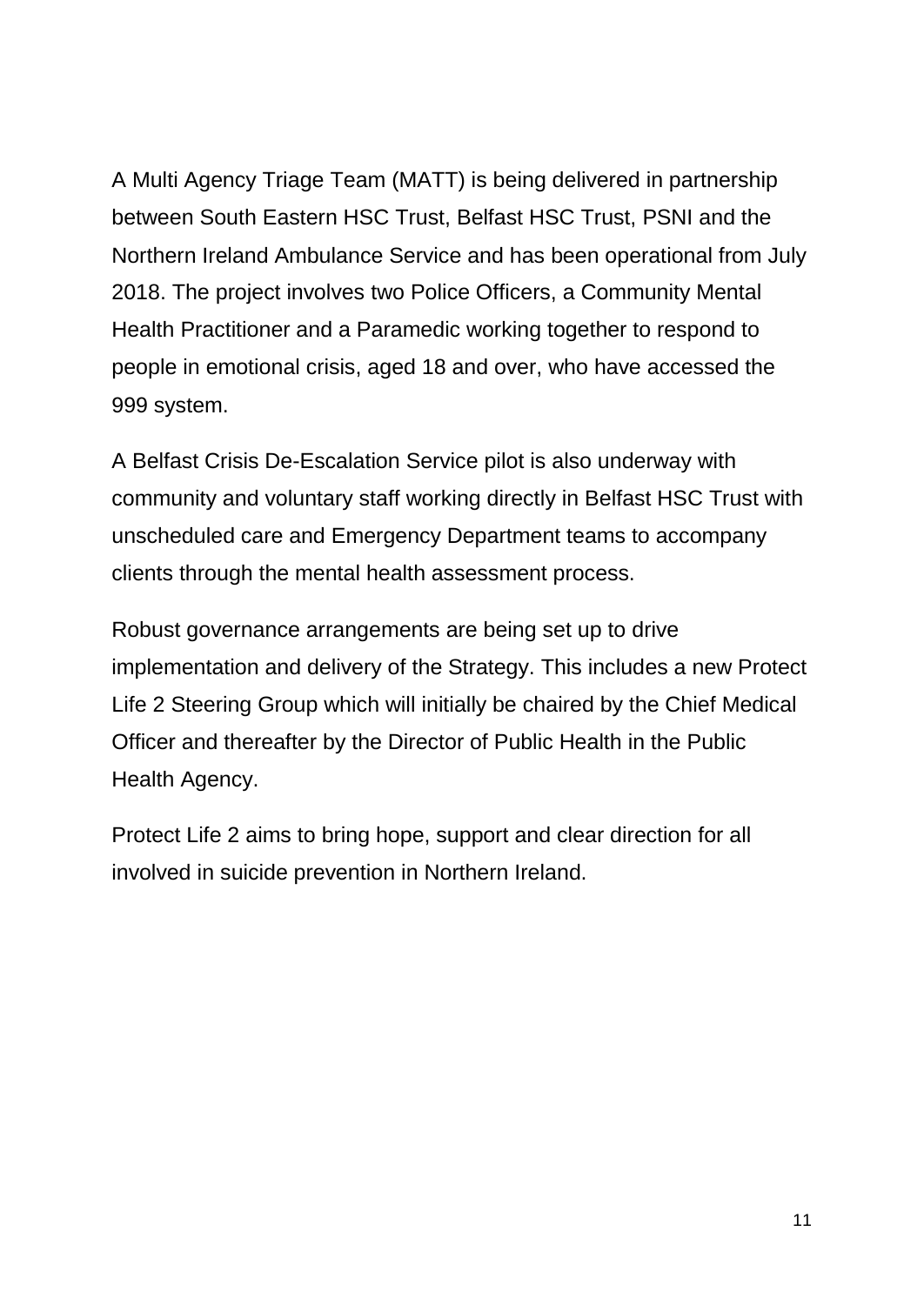# **3 (20): NHS waiting lists in NI**

This is a devolved matter. This section of the report is based on information provided by the Northern Ireland Department of Health.

Section 3 of the Northern Ireland (Executive Formation etc) Act 2019 requires the Secretary of State to publish a report on NHS waiting lists in Northern Ireland.

This section of the report is made in accordance with s.3(20) of that Act which states:

The Secretary of State must, on or before 21 October 2019, publish a report on an assessment of how much demand there is for elective care services and how this is exceeding health service capacity for both new and existing patients across Northern Ireland, and detailing each of the current measures being taken to reduce health and social care waiting times, as well as those that are planned, and the impact of NHS waiting times on children (unless an Executive has already been formed).

#### **Definition**

Elective care is care that is planned in advance as opposed to emergency treatment. Elective care entails planned specialist medical care or surgery, generally following a referral from a primary or community health professional such as a GP.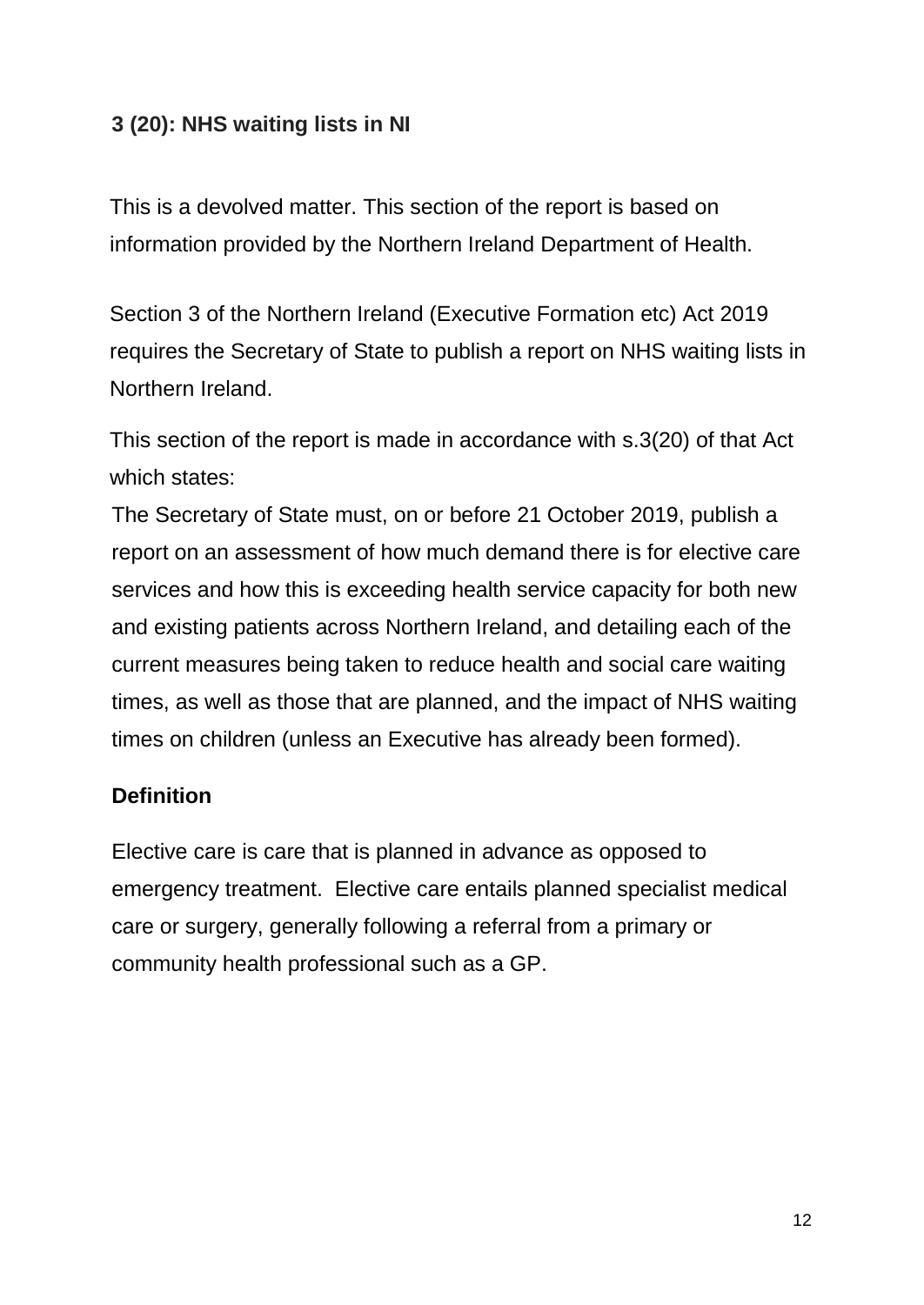## **Demand for elective care services**

Overall the demand for hospital based elective care services has increased over the nine year period (2009/10 – 2018/19), however there is fluctuation between individual years:

- Demand for consultant-led new outpatient assessments has risen by 9.3% between 2009/10 and 2018/19, from 483,220 to 527,972. A breakdown by specialty is detailed in Appendix1.
- Demand for inpatient/day case treatment has risen by 2.4% over the same time period, from 247,751 to 253,602. A breakdown by specialty is detailed in Appendix 2.

Even with the use of Waiting List Initiative (WLI) funding, the 2018/19 demand for outpatient assessments exceeded the activity delivered by approximately 22,700 (4.4%). The demand for treatments exceeded the activity delivered by approximately 6,700 (2.7%).

> • There is an increasing growth in demand relative to the activity delivered. In 2009/10 the difference between the outpatient demand and activity delivered was approximately 18,000 (3.8%) and the difference in relation to treatments was approximately 3,300 (1.4%)

The core and waiting list initiative activity delivered by consultant led services over this same time period is detailed in Appendix 3 (assessments) and Appendix 4 (IP/DC treatments).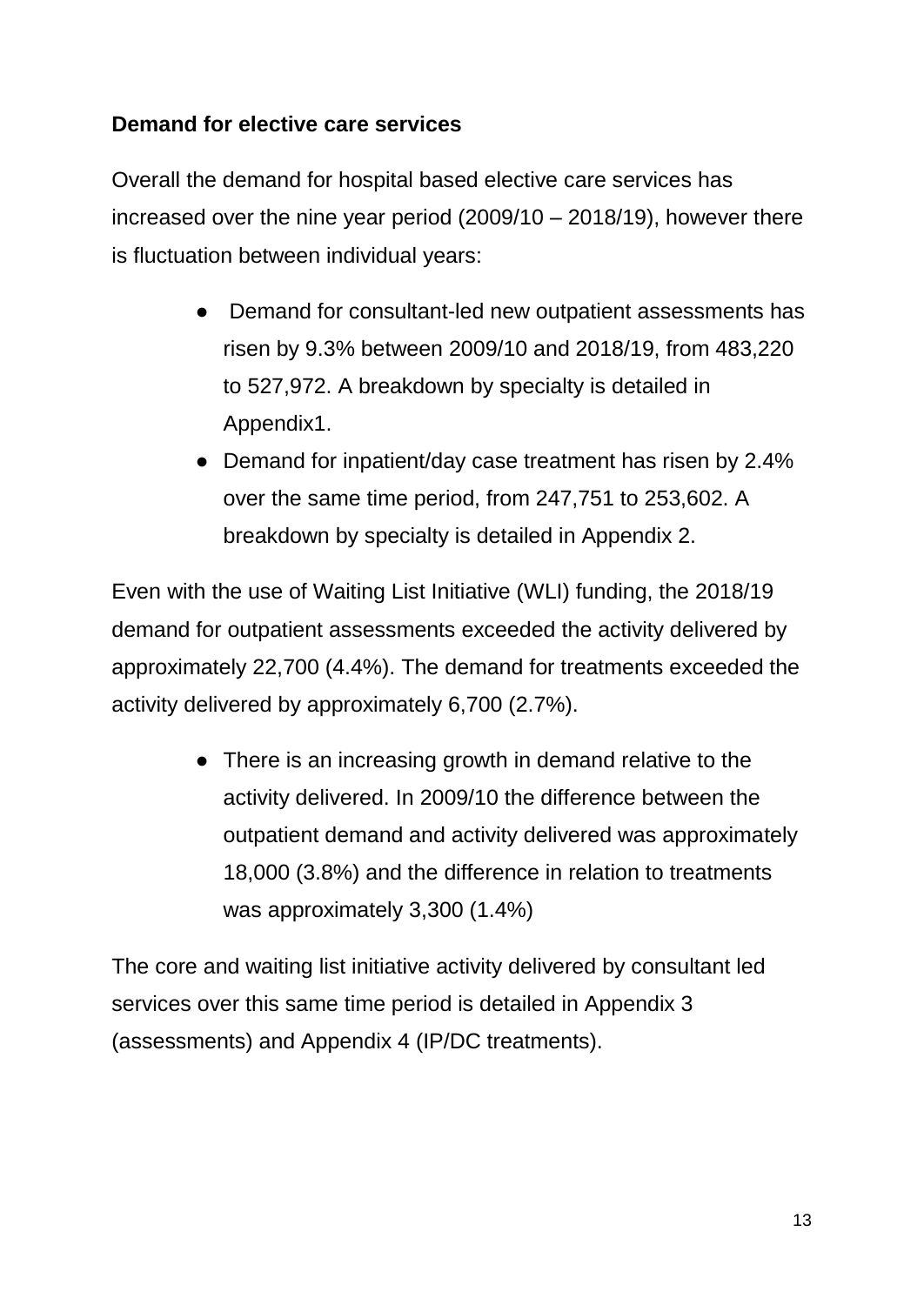- Consultant-led new outpatient assessments delivered (core and WLI) has risen by 8.6% between 2009/10 and 2018/19, from 465,276 to 505,210.
- Inpatient/day case treatment delivered (core and WLI) has risen by 1% over the same time period, from 244,463 to 246,821. However, it should be noted that this does not take account of the change in casemix and complexity.

Expenditure on elective services for the last two available years averages at £793m.

This activity delivered is less than the demand and as a consequence Elective Care waiting times deteriorated significantly from the second half of 2014/15, due to the wider HSC financial position and the increasing gap between patient demand and funded health service capacity for both assessment and inpatient/day case treatment.

The following table highlights the impact of the capacity and demand gap on waiting lists for both assessments and treatments between 2009/10 and 2018/19.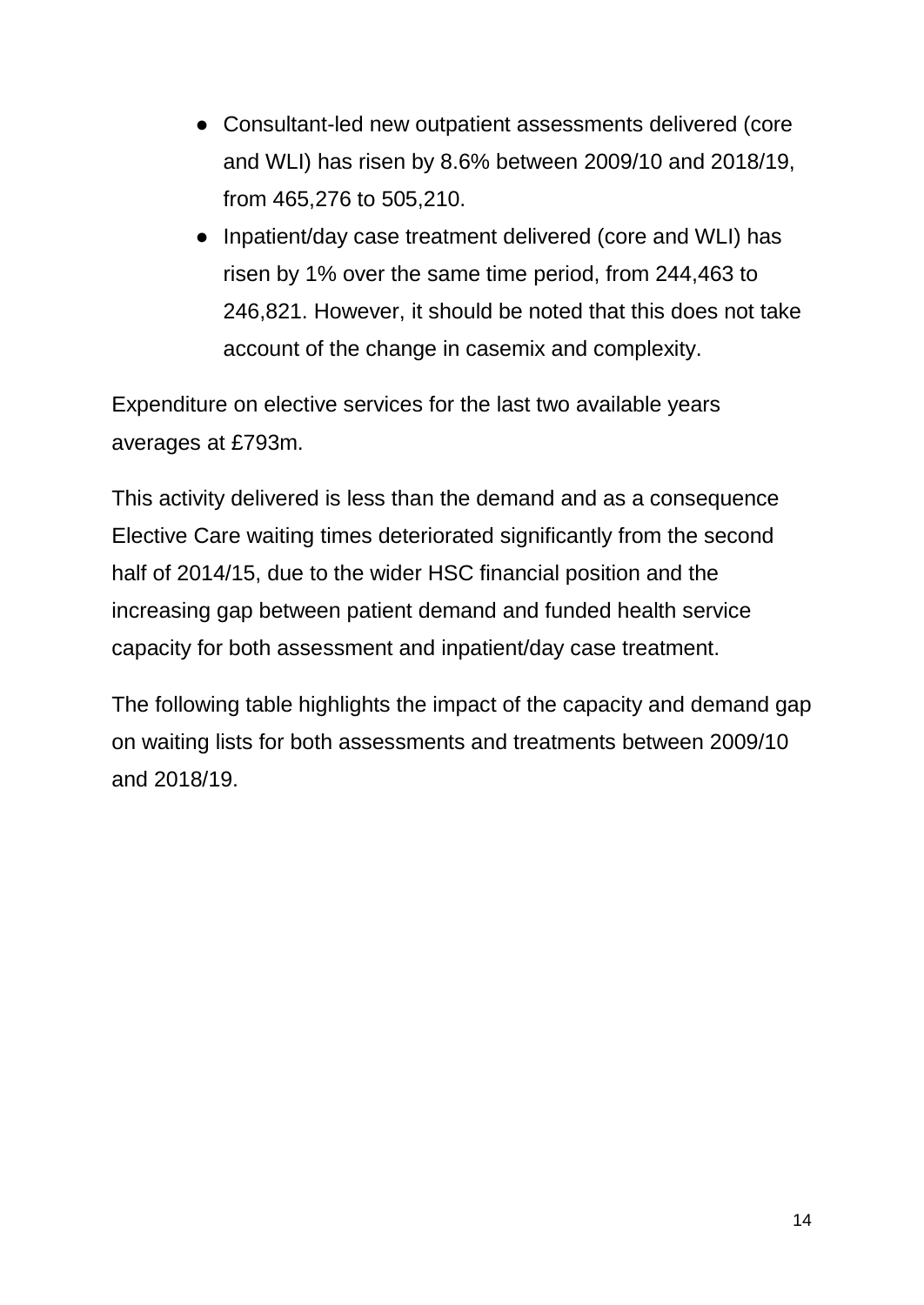|             |                                | <b>NEW OUTPATIENTS</b>                                 |                                                         |                                                                | <b>IPDC TREATMENT</b>          |                                                      |                                                      |                                                      |  |  |  |
|-------------|--------------------------------|--------------------------------------------------------|---------------------------------------------------------|----------------------------------------------------------------|--------------------------------|------------------------------------------------------|------------------------------------------------------|------------------------------------------------------|--|--|--|
| <b>Date</b> | <b>Total</b><br><b>Waiting</b> | <b>Number</b><br>οf<br>patients<br>waiting<br>>9 weeks | <b>Number</b><br>of<br>patients<br>waiting<br>>26 weeks | <b>Number</b><br><b>of</b><br>patients<br>waiting<br>>52 weeks | <b>Total</b><br><b>Waiting</b> | <b>Number of</b><br>patients<br>waiting<br>>13 weeks | <b>Number of</b><br>patients<br>waiting<br>>26 weeks | <b>Number of</b><br>patients<br>waiting<br>>52 weeks |  |  |  |
| 31.3.09     | 68,755                         | 488                                                    | 45                                                      | not available                                                  | 32,663                         | 387                                                  | 47                                                   | not available                                        |  |  |  |
| 31.3.10     | 86,501                         | 8,581                                                  | 56                                                      | not available                                                  | 36,041                         | 3,252                                                | 72                                                   | not available                                        |  |  |  |
| 31.3.11     | 106,206                        | 31,909                                                 | 6,917                                                   | not available                                                  | 52,880                         | 17,630                                               | 4,522                                                | not available                                        |  |  |  |
| 31.3.12     | 103,029                        | 28,278                                                 | not available                                           | not available                                                  | 50,829                         | 18,109                                               | 5,031                                                | not available                                        |  |  |  |
| 31.3.13     | 99,774                         | 19,764                                                 | not available                                           | not available                                                  | 47,689                         | 14,876                                               | 3,309                                                | not available                                        |  |  |  |
| 31.3.14     | 127,095                        | 39,768                                                 | not available                                           | not available                                                  | 49,341                         | 16,356                                               | 4,312                                                | not available                                        |  |  |  |
| 31.3.15     | 191,777                        | 107,955                                                | not available                                           | not available                                                  | 57,934                         | 27,780                                               | 13,622                                               | not available                                        |  |  |  |
| 31.3.16     | 215,151                        | 136,036                                                | 73,619                                                  | 24,468                                                         | 67,898                         | 32,676                                               | 17,601                                               | not available                                        |  |  |  |
| 31.3.17     | 253,093                        | 176,276                                                | 113,961                                                 | 53,113                                                         | 71,483                         | 40,037                                               | 24,553                                               | 9,615                                                |  |  |  |
| 31.3.18     | 269,834                        | 198,296                                                | 140,881                                                 | 83,392                                                         | 80,570                         | 50,228                                               | 33,431                                               | 16,454                                               |  |  |  |
| 31.3.19     | 288,754                        | 213,708                                                | 154,234                                                 | 97,851                                                         | 87,450                         | 56,871                                               | 40,810                                               | 22,350                                               |  |  |  |

#### Table 1: Outpatient and IPDC Waiting Times

Note: numbers "not available" are due to changes in Ministerial targets and timebands being reported

> As indicated above, demand has continued to increase in recent years – significantly outstripping the ability of the HSC to expand capacity to meet patient demand. Regionally in 2019/20, it is estimated that there is a gap between funded core HSC capacity and patient demand of approximately 35,000 new outpatient assessments and 41,000 inpatient/day case treatments.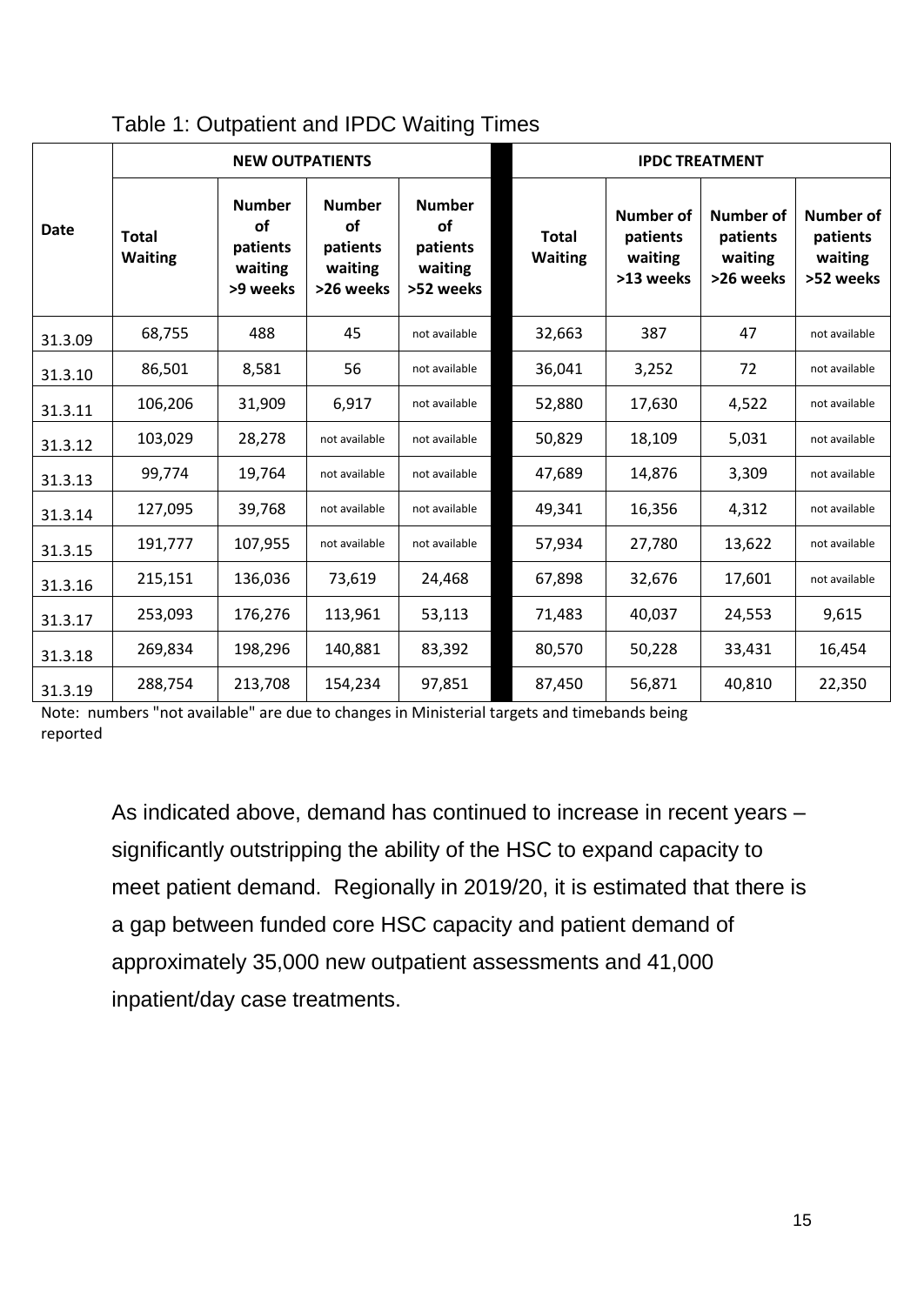# **Measures being taken to reduce health and social care waiting times, as well as those that are planned**

Improving waiting times continues to be one of the Department of Health's key priorities. It is accepted that the current model of delivering elective care services in Northern Ireland is not sustainable given the continued increased demand.

The DoH's Elective Care Plan (published in February 2017) sets out the approach to redressing the waiting list crisis through major reform and transformation to sustainably improve elective care services and build capacity in the HSC.

The Elective Care Plan outlines the need for action against 6 commitments. The action plan outlines the need for the development and implementation of new ways of working to meet new intake as well as a focussed effort to reduce the backlog. The scale and pace of action is predicated on additional funding, estimated to be in the region of £750m-£1bn, and available workforce. It is not possible to calculate what additional staffing resource is required across the different clinical teams. The commitments and an overview on progress are set out below: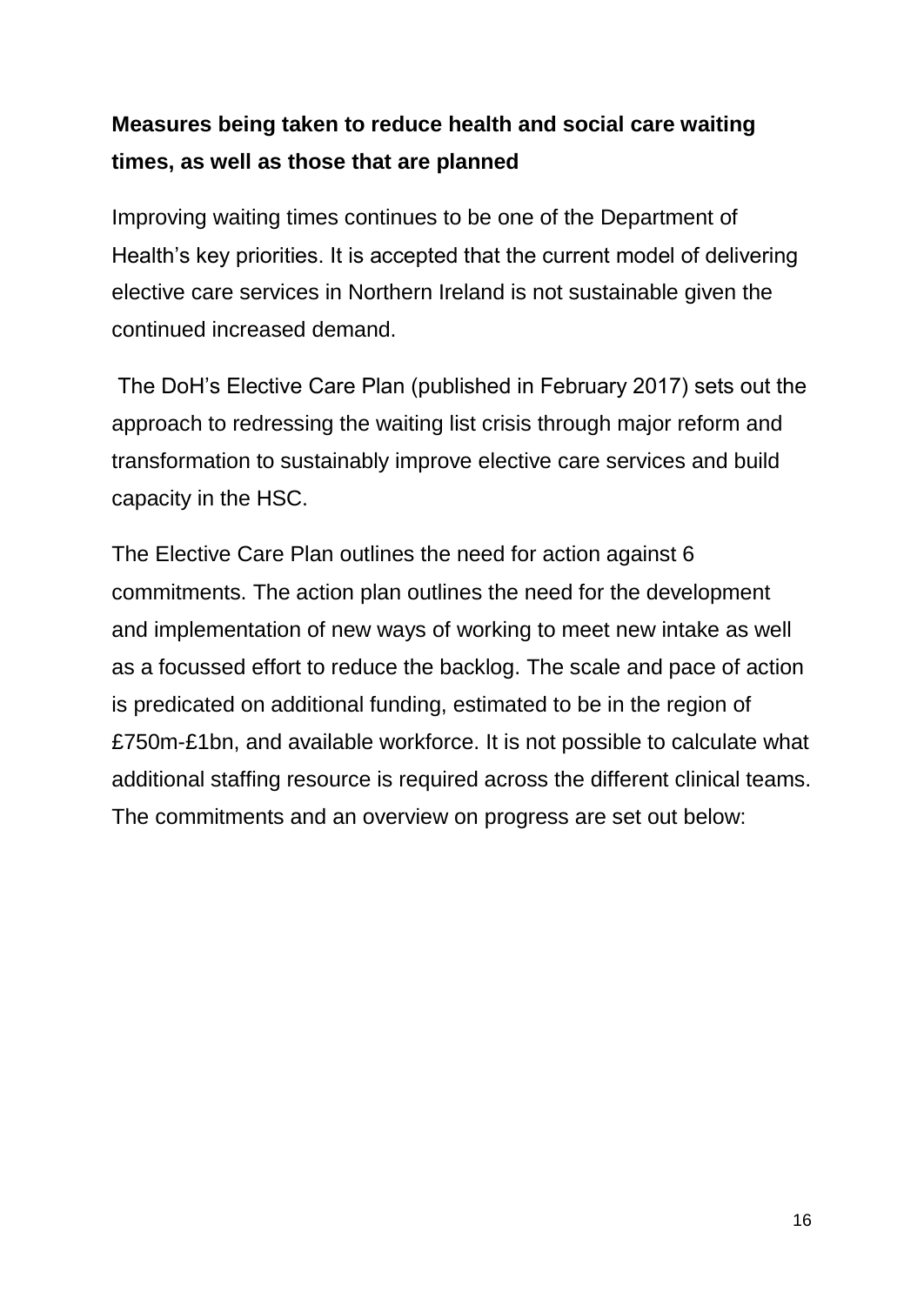## **Improved Waiting Times**

- An investment of £30m from the Confidence and Supply Transformation Fund was allocated to the reduction of elective care waiting lists in 2018/19 and a further £16m has been made available this year.
- As result of the £30m investment in 2018/19, approximately 120,000 patients who would otherwise still have been waiting were seen or treated and it is expected that in the region of 64,000 patients will benefit as a result of the additional investment in 2019/20.

## **Increased Patient Self-management Services**

- During 2019, a programme of education sessions has been established to enhance GP/AHP capacity to offer specialist support in a primary care setting, providing up to date and best agreed practice for specific conditions.
- A pain specific section on the MyNI website has gone live to help people self-manage their painful and disabling illnesses.
- Funding for healthy living centres to run support groups for people with painful and disabling illnesses living in socially disadvantaged areas.
- Funding for voluntary organisations to expand the number of selfmanagement courses for people with fibromyalgia in Belfast and Western HSC Trust areas.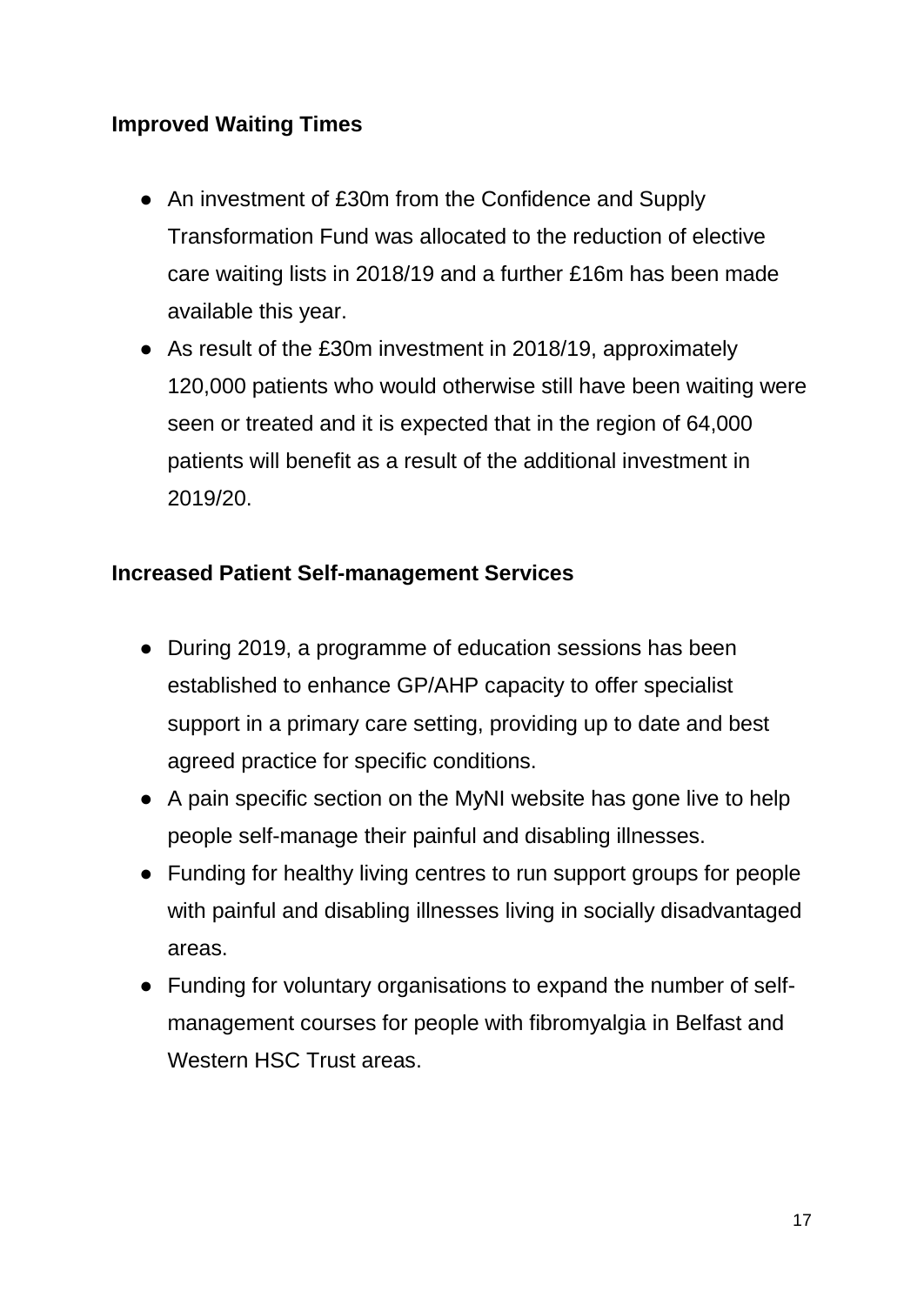# **Expanded capacity and capability in primary care**

- A GP-led non-scalpel vasectomy procedure service has been established in primary care. To date, almost 1,100 procedures, which would otherwise have required a hospital referral, have been carried out.
- GPs are delivering services for photo dermatology triage, gynaecology, muscular skeletal (pain), and enhanced minor surgery, with approximately 7,000 patients treated to date.
- Primary care optometrists are engaged in new initiatives to stem the flow of referrals into hospitals, managing non-sight threatening acute eye problems in the community and carrying out noncomplex post-operative cataract reviews, in addition to offering community-based ocular hypertension reviews.

#### **Improved direct access between primary and secondary care**

- Clinical Communications Gateway (CCG) allows GPs to both make electronic referrals to secondary care and request advice to facilitate, as appropriate, patients being managed in primary care.
- Electronic triage (e-triage) of referrals allows secondary care teams to provide direct advice on next steps and management, refer directly for investigations or invite patients for an assessment. This ensures patients are seen by the right person, with the right information, at the right time, in the right place – the first time.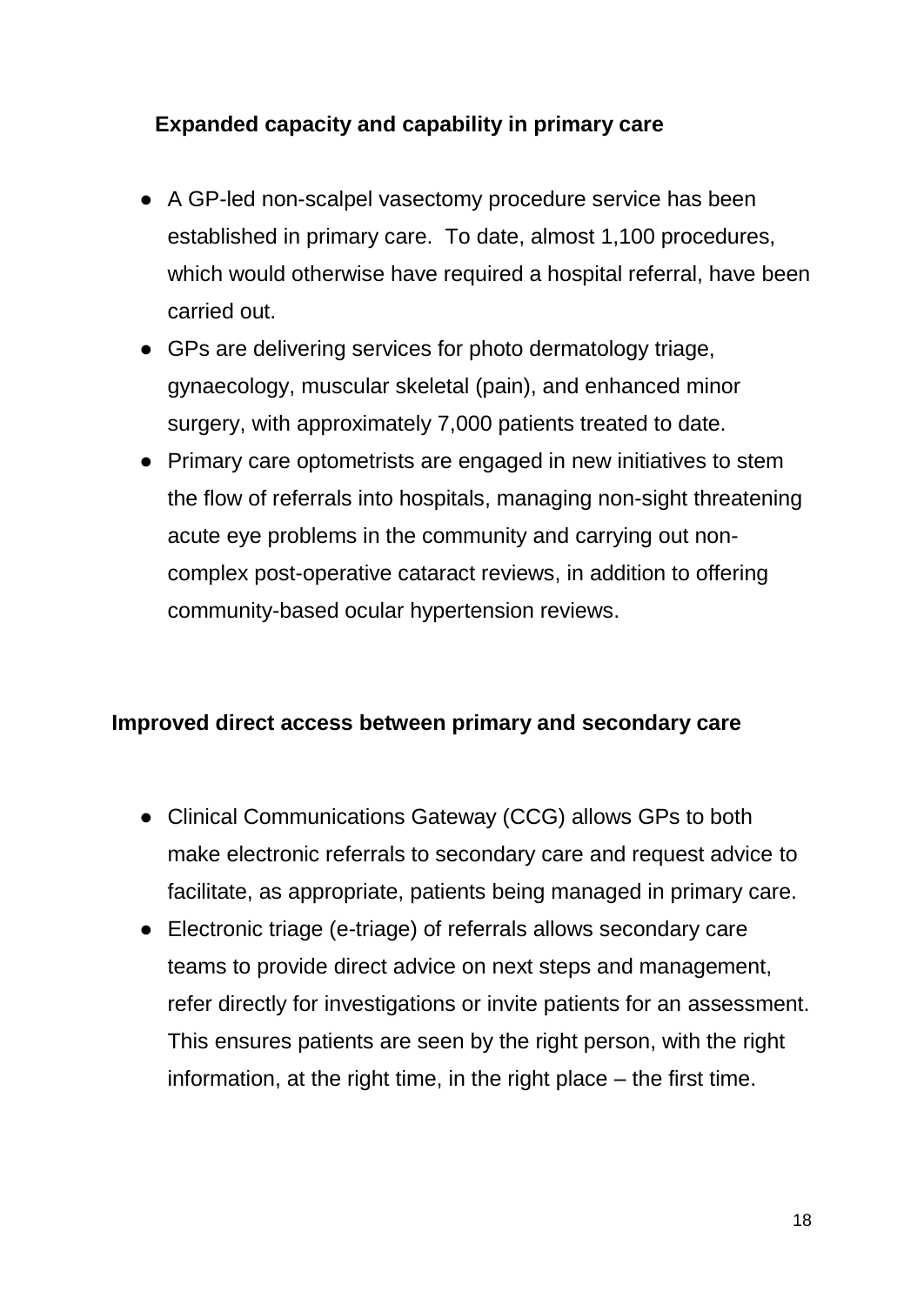## **Secondary Care Reform and Modernisation**

- Work has been ongoing to increase one visit service models in a number of specialties where patients are seen and, where clinically appropriate, have their treatment completed in one visit.
- The development of the Virtual Fracture Clinic has helped reduce demand in fracture clinics by approximately 25% which has helped improve access, reduce waiting times and improve the quality of service provision.

#### **Establishment of Elective Care Centres**

- A priority in the transformation agenda is to enable improved access to elective care services by establishing regional centres, known as Day Case Surgery Hubs, to provide a dedicated resource for less complex planned surgery. This new approach will help ensure that patients do not go beyond clinically-indicated review dates, reducing the risk of harm whilst simultaneously freeing capacity in secondary care.
- New prototype day case surgery hubs for varicose vein and cataract procedures have been operational since December 2018 and form part of the long-term plan to reduce waiting lists. In March 2019, the Department announced that the same approach is to be rolled out across a wide range of specialties, meaning the provision of thousands of day case routine operations will be transferred to dedicated sites. This work will help inform a regional model for day case surgery across Northern Ireland.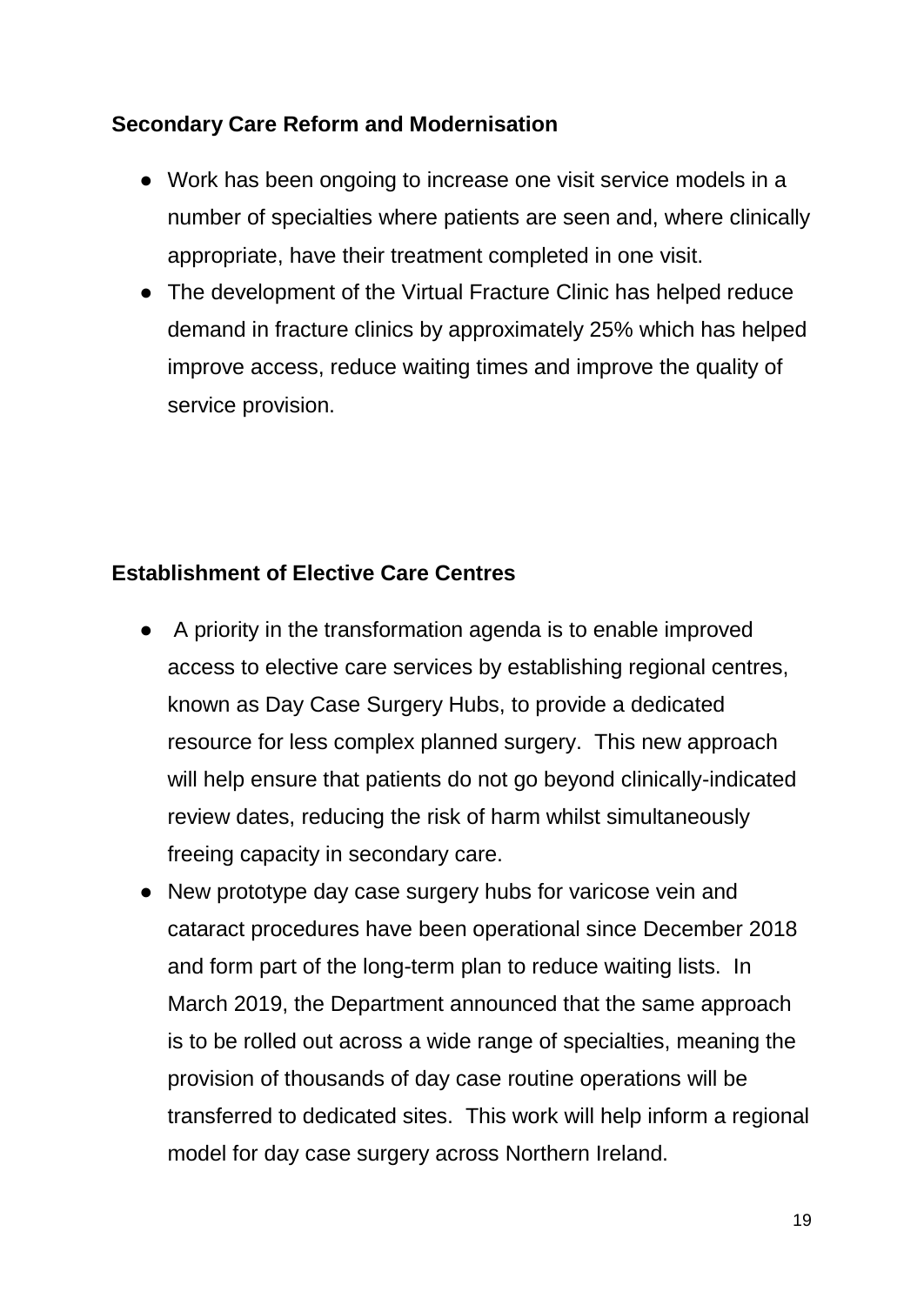• It is envisaged this model will be the subject of a public consultation before the end of 2019 and, by December 2020, the aim is to transfer more than 100,000 day cases, 25,000 endoscopy and 8,000 paediatric procedures to the new model.

## **Impact of NHS waiting times on Children**

At the end of June 2019, 8,903 children were waiting more than 9 weeks for a paediatric consultant-led first outpatient appointment. Of these, 2,592 had been waiting longer than 1 year.

In relation to paediatric surgery, at the end of June 2019, 517 children had been waiting longer than 13 weeks and 170 had been waiting longer than a year for inpatient or day case treatment.

The total number of children waiting for inpatient or day case treatment has increased by 494 between 2009/10 and 2018/19, from 276 to 770.

There may also be children waiting to be seen/treated in other specialties; however, these are not published separately.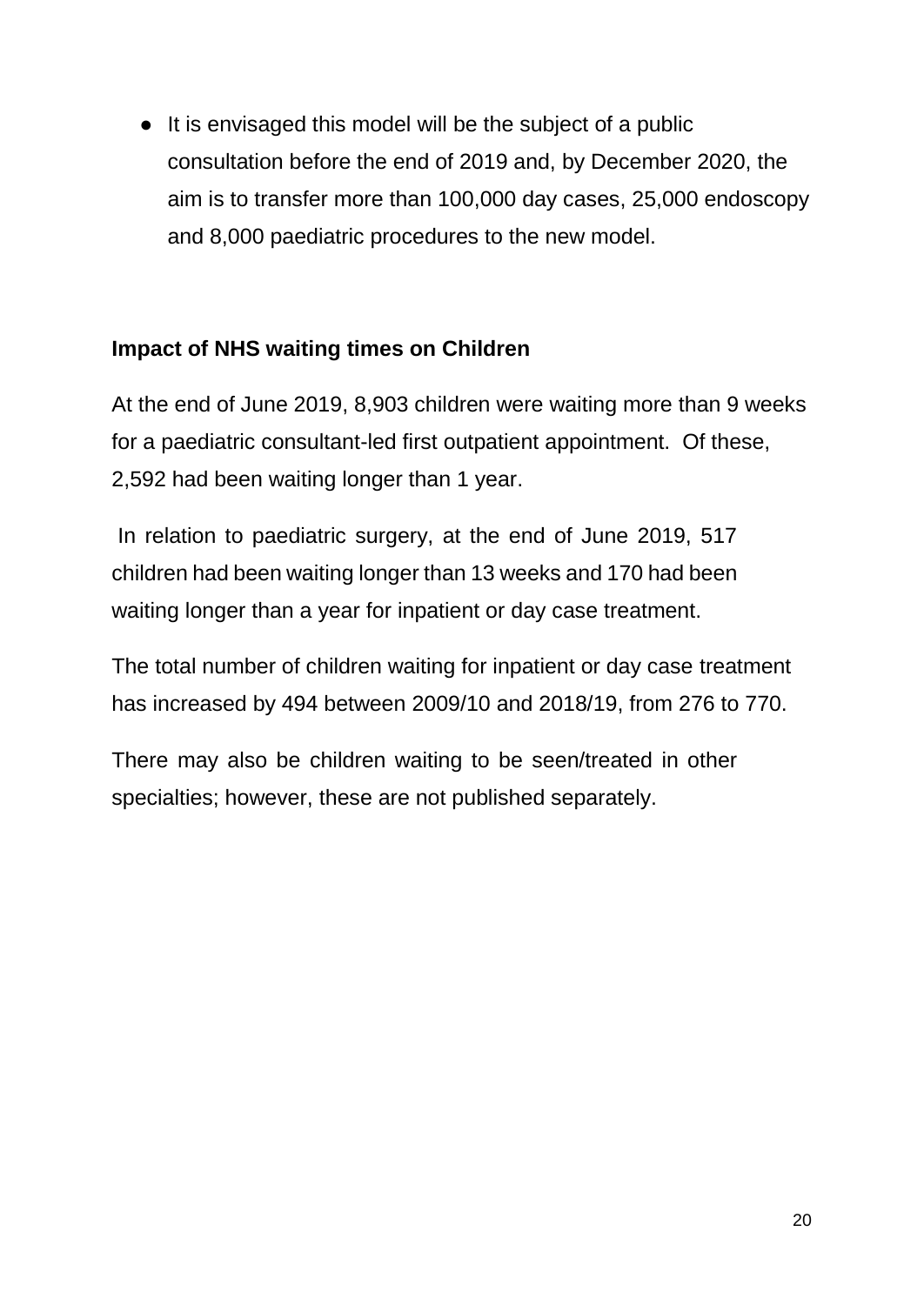|                                                              | <b>Fiscal Year</b> |               |                  |               |               |                                                                                 |               |               |               |               |
|--------------------------------------------------------------|--------------------|---------------|------------------|---------------|---------------|---------------------------------------------------------------------------------|---------------|---------------|---------------|---------------|
| <b>Korner Speciality</b>                                     | 2009-<br>2010      | 2010-<br>2011 | $2011 -$<br>2012 | 2012-<br>2013 | 2013-<br>2014 | 2014-<br>2015                                                                   | 2015-<br>2016 | 2016-<br>2017 | 2017-<br>2018 | 2018-<br>2019 |
| Cardiac Surgery                                              | 968                | 1,125         | 1,086            | 948           | 686           | 683                                                                             | 683           | 787           | 730           | 725           |
| Cardiology                                                   | 18,694             | 18,853        | 18,322           | 22,103        | 24,146        | 24,816                                                                          | 23,980        | 24,899        | 24,583        | 26,812        |
| Chemical Pathology                                           | 526                | 663           | 624              | 551           | 612           | 533                                                                             | 537           | 583           | 538           | 415           |
| <b>Clinical Genetics</b>                                     | 2,563              | 2,301         | 1,972            | 1,584         | 2,489         | 2,113                                                                           | 1,737         | 2,001         | 1,528         | 1,925         |
| <b>Clinical Oncology</b>                                     | 3,906              | 3,301         | 3,711            | 3,559         | 3,867         | 3,390                                                                           | 3,384         | 3,660         | 3,752         | 4,279         |
| Dental Medicine Specialties<br>(Oral Medicine / Restorative) | 2290               | 1560          | 1391             | 1610          | 1548          | 1551                                                                            | 1157          | 1486          | 1425          | 1299          |
| Dermatology                                                  | 41,564             | 40,556        | 35,733           | 38,945        | 40,200        | 40,181                                                                          | 40,012        | 41,959        | 40,544        | 43,853        |
| Endocrinology                                                | 3,044              | 2,695         | 2,696            | 3,718         | 4,098         | 4,205                                                                           | 4,958         | 5,211         | 5,355         | 5,357         |
| <b>ENT</b>                                                   | 50,257             | 50,045        | 50,484           | 52,641        | 56,029        | 54,372                                                                          | 50,045        | 49,992        | 45,349        | 44,354        |
| Gastroenterology                                             | 6,750              | 7,953         | 8,977            | 10,620        | 11,872        | 13,590                                                                          | 10,409        | 12,810        | 10,957        | 15,279        |
| General Medicine                                             | 26,718             | 24,197        | 20,493           | 18,756        | 19,009        | 20,430                                                                          | 18,730        | 17,195        | 14,840        | 11,285        |
| <b>Gastro &amp; GMED</b>                                     | 33,468             | 32,150        | 29,470           | 29,376        | 30,881        | 34,020                                                                          | 29,139        | 30,005        | 25,797        | 26,564        |
| <b>General Surgery</b>                                       | 71,637             | 69,527        | 68,775           | 70,465        | 72,401        | 72,831                                                                          | 71,286        | 69,683        | 63,336        | 67,402        |
| Geriatric Medicine                                           | 8,528              | 7,089         | 7,309            | 8,069         | 8,155         | 8,715                                                                           | 8,924         | 8,871         | 8,737         | 9,830         |
| Gynaecology                                                  | 45,799             | 45,480        | 46,172           | 49,099        | 51,332        | 49,595                                                                          | 45,414        | 44,263        | 43,821        | 46,553        |
| Haematology (Clinical)                                       | 3,562              | 3,591         | 3,940            | 3,995         | 4,375         | 4,635                                                                           | 4,445         | 4,867         | 4,751         | 4,914         |
| Nephrology                                                   | 2,315              | 2,251         | 2,391            | 2,772         | 2,764         | 2,839                                                                           | 2,915         | 2,825         | 2,767         | 2,714         |
| Neurology                                                    | 12,964             | 12,893        | 11,688           | 12,867        | 14,421        | 15,659                                                                          | 14,466        | 14,607        | 14,501        | 14,228        |
| Neurosurgery                                                 | 1,499              | 1,535         | 1,489            | 1,746         | 1,876         | 2,101                                                                           | 1,827         | 2,003         | 1,916         | 1,855         |
| Ophthalmology                                                | 40,534             | 39,398        | 37,166           | 37,669        | 40,944        | 41,671                                                                          | 39,539        | 39,109        | 30,868        | 30,474        |
| <b>Oral Surgery</b>                                          | 13,548             | 13,494        | 11,795           | 11,664        | 13,281        | 13,147                                                                          | 13,233        | 12,216        | 12,542        | 12,172        |
| Orthodontics                                                 | 1,712              | 1,640         | 1,514            | 1,576         | 1,617         | 1,463                                                                           | 1,551         | 1,357         | 1,251         | 1,289         |
| <b>Paediatric Dentistry</b>                                  | 752                | 605           | 572              | 635           | 786           | 917                                                                             | 732           | 732           | 689           | 633           |
| Paediatric Neurology                                         | 230                | 278           | 331              | 323           | 264           | 281                                                                             | 348           | 442           | 429           | 327           |
| Paediatric Surgery                                           | 2,691              | 2,713         | 2,669            | 2,635         | 2,860         | 2,696                                                                           | 2,397         | 2,621         | 2,374         | 2,301         |
| Paediatrics                                                  | 17,241             | 15,338        | 16,966           | 21,697        | 24,890        | 25,559                                                                          | 26,180        | 23,174        | 23,632        | 22,277        |
| Pain Management                                              | 5,485              | 6,010         | 6,085            | 6,022         | 6,908         | 7,061                                                                           | 7,821         | 8,562         | 6,943         | 6,724         |
| Palliative Medicine                                          | 617                | 589           | 570              | 612           | 791           | 873                                                                             | 1,013         | 679           | 332           | 375           |
| <b>Plastic Surgery</b>                                       | 7,000              | 7,376         | 6,264            | 6,755         | 7,617         | 7,657                                                                           | 7,224         | 7,712         | 7,567         | 7,209         |
| Rehabilitation                                               | 1,069              | 969           | 494              | 670           | 1,049         | 362                                                                             | 517           | 473           | 443           | 661           |
| <b>Restorative Dentistry</b>                                 | 3,708              | 3,507         | 3,703            | 3,654         | 3,700         | 3,925                                                                           | 2,720         | 2,448         | 2,198         | 1,892         |
| Rheumatology                                                 | 10,961             | 11,384        | 10,833           | 12,175        | 12,265        | 12,705                                                                          | 11,564        | 11,079        | 10,910        | 11,068        |
| T & O Surgery                                                | 56,465             | 88,454        | 87,128           | 91,127        | 98,522        | 100,517                                                                         | 99,014        | 99,727        | 93,693        | 99,752        |
| Thoracic Medicine                                            | 5,190              | 5,694         | 7,586            | 9,585         | 9,828         | 10,343                                                                          | 10,700        | 11,006        | 11,551        | 11,970        |
| <b>Thoracic Surgery</b>                                      | 855                | 721           | 881              | 760           | 632           | 536                                                                             | 566           | 635           | 768           | 681           |
| Urology                                                      | 11,578             | 13,044        | 13,756           | 14,140        | 16,616        | 13,908                                                                          | 14,727        | 13,730        | 11,777        | 15,088        |
| <b>Total</b>                                                 |                    |               |                  |               |               | 483,220 506,829 495,566 525,747 562,450 565,860 544,755 543,404 507,397 527,972 |               |               |               |               |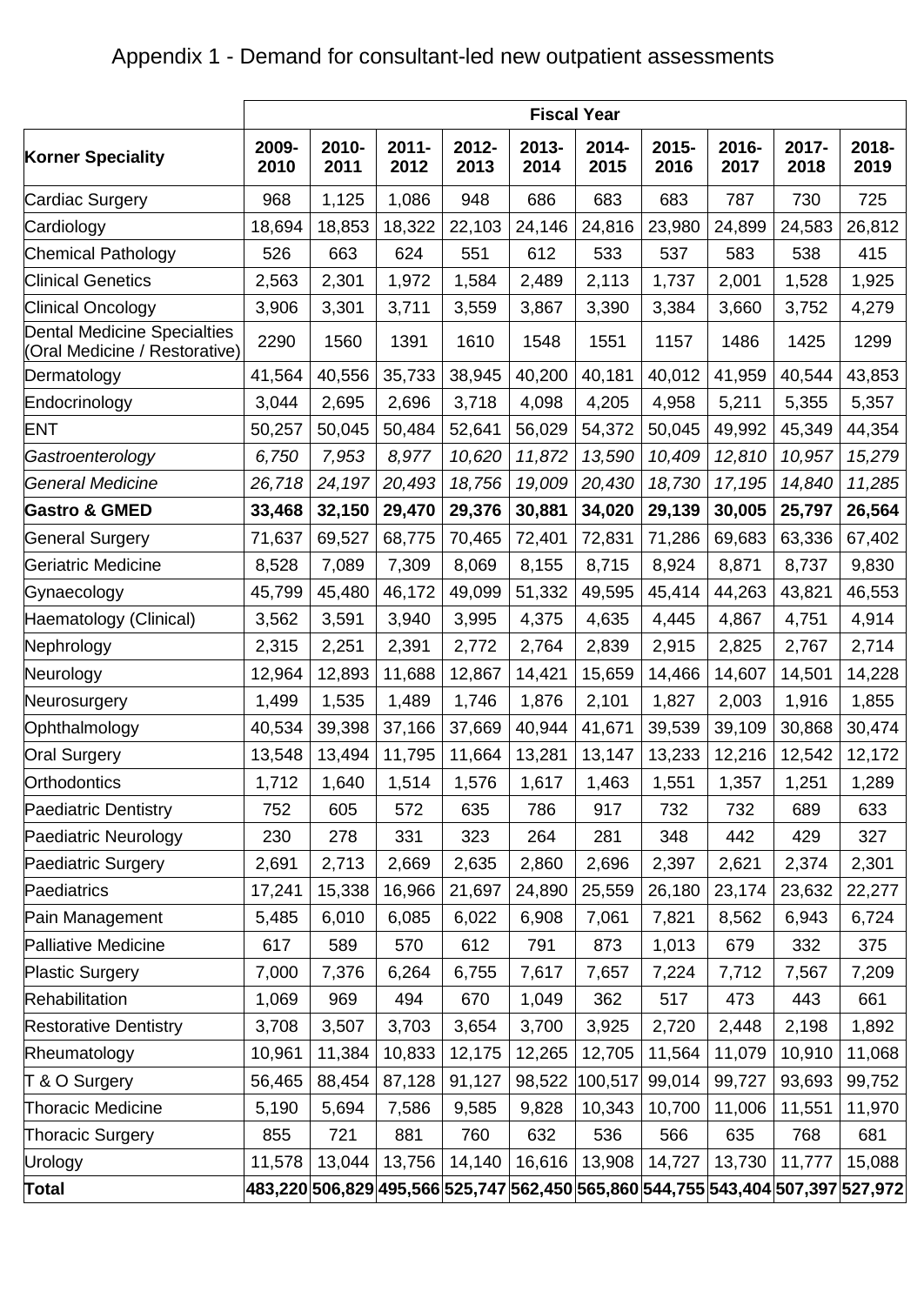# Appendix 2 - Demand for inpatient and day case treatments

|                                    | <b>Fiscal Year</b> |               |                  |               |                |               |               |               |               |               |  |
|------------------------------------|--------------------|---------------|------------------|---------------|----------------|---------------|---------------|---------------|---------------|---------------|--|
| <b>Korner</b><br><b>Speciality</b> | 2009-<br>2010      | 2010-<br>2011 | $2011 -$<br>2012 | 2012-<br>2013 | 2013-<br>2014  | 2014-<br>2015 | 2015-<br>2016 | 2016-<br>2017 | 2017-<br>2018 | 2018-<br>2019 |  |
| Cardiac Surgery                    | 857                | 781           | 682              | 805           | 815            | 688           | 642           | 880           | 810           | 826           |  |
| Cardiology                         | 9,179              | 9,934         | 10,306           | 10,228        | 9,750          | 10,824        | 10,712        | 11,268        | 9,635         | 10,471        |  |
| Clinical<br>Oncology               | 8,338              | 8,175         | 7,105            | 7,303         | 5,873          | 4,446         | 3,190         | 3,138         | 3,061         | 3,591         |  |
| Dermatology                        | 6,026              | 5,445         | 5,636            | 6,432         | 6,998          | 6,364         | 7,024         | 6,430         | 6,364         | 7,804         |  |
| Endocrinology                      | 420                | 404           | 378              | 361           | 339            | 301           | 302           | 330           | 329           | 346           |  |
| <b>ENT</b>                         | 13,336             | 13,270        | 13,082           | 13,670        | 12,938         | 12,403        | 12,590        | 12,383        | 11,214        | 11,588        |  |
| Gastroenterology                   | 12,073             | 14,749        | 19,603           | 22,663        | 22,596         | 24,143        | 27,331        | 23,984        | 26,839        | 30,654        |  |
| General<br>Medicine                | 21,318             | 19,881        | 16,886           | 19,154        | 20,474         | 20,855        | 19,979        | 20,820        | 23,132        | 25,298        |  |
| <b>Gastro &amp; GMED</b>           |                    |               |                  |               |                |               |               | 44,804        | 49,971        | 55,952        |  |
| <b>General Surgery</b>             | 46,818             | 46,238        | 46,240           | 46,802        | 44,930         | 45,497        | 46,183        | 41,272        | 41,411        | 42,491        |  |
| Geriatric<br>Medicine              | $-5$               | $-19$         | 6                | $-10$         | $\overline{7}$ | $-7$          | 11            | $-17$         | $-3$          | 3             |  |
| Gynaecology                        | 17,025             | 16,014        | 15,525           | 14,322        | 14,682         | 14,331        | 14,376        | 13,604        | 12,364        | 12,446        |  |
| Haematology<br>Clinical            | 8,626              | 10,348        | 10,755           | 11,236        | 11,212         | 12,504        | 12,035        | 13,305        | 12,991        | 13,903        |  |
| Medical<br>Oncology                | 5,766              | 7,214         | 5,909            | 6,375         | 4,763          | 2,828         | 2,570         | 2,295         | 2,150         | 2,001         |  |
| Nephrology                         | 3,471              | 4,297         | 2,515            | 2,315         | 2,350          | 2,378         | 2,657         | 2,555         | 2,415         | 2,391         |  |
| Neurology                          | 1,677              | 1,966         | 2,285            | 2,565         | 2,750          | 3,032         | 3,447         | 3,828         | 3,393         | 3,826         |  |
| Neurosurgery                       | 794                | 966           | 1,143            | 1,178         | 1,220          | 1,025         | 1,159         | 1,125         | 1,176         | 983           |  |
| Ophthalmology                      | 18,659             | 17,924        | 19,811           | 19,943        | 18,961         | 18,791        | 17,875        | 17,181        | 17,080        | 18,248        |  |
| <b>Oral Surgery</b>                | 5,210              | 4,675         | 4,700            | 5,040         | 4,010          | 4,441         | 3,939         | 3,288         | 2,997         | 2,876         |  |
| Paediatric<br>Dentistry            | 14                 | 594           | 268              | 462           | 391            | 471           | 466           | 353           | 373           | 337           |  |
| Paediatric<br>Neurology            | 0                  | 124           | 112              | 103           | 146            | 122           | 248           | 266           | 312           | 344           |  |
| Paediatric<br>Surgery              | 780                | 1,667         | 1,579            | 1,567         | 1,372          | 1,494         | 1,668         | 1,475         | 1,488         | 1,236         |  |
| Paediatrics                        | 7,369              | 1,897         | 2,149            | 1,733         | 2,164          | 2,386         | 2,405         | 2,519         | 2,416         | 2,463         |  |
| Pain<br>Management                 | 4,497              | 4,273         | 4,619            | 5,518         | 5,777          | 6,111         | 5,424         | 4,128         | 4,444         | 3,776         |  |
| <b>Plastic Surgery</b>             | 3,937              | 4,634         | 3,611            | 4,523         | 5,987          | 5,227         | 4,287         | 3,939         | 4,463         | 4,830         |  |
| Rehabilitation                     | 2,512              | 2,186         | 1,575            | 1,550         | 1,550          | 1,208         | 1,001         | 1,245         | 1,158         | 939           |  |
| Restorative<br>Dentistry           | $\pmb{0}$          | $\pmb{0}$     | 41               | 292           | 217            | 227           | 256           | 282           | 263           | 340           |  |
| Rheumatology                       | 11,265             | 10,876        | 10,889           | 9,345         | 4,975          | 4,586         | 5,192         | 4,617         | 4,355         | 4,480         |  |
| T & O Surgery                      | 14,869             | 17,751        | 15,408           | 16,987        | 20,830         | 19,901        | 15,957        | 15,389        | 15,384        | 15,506        |  |
| Thoracic<br>Medicine               | 1,794              | 2,086         | 1,833            | 1,941         | 2,185          | 2,109         | 2,122         | 2,080         | 1,849         | 1,960         |  |
| <b>Thoracic Surgery</b>            | 1,066              | 1,103         | 1,116            | 1,031         | 1,016          | 1,091         | 925           | 1,005         | 1,034         | 1,028         |  |
| Urology                            | 20,060             | 21,379        | 21,446           | 22,425        | 25,842         | 23,986        | 24,335        | 25,179        | 25,327        | 26,617        |  |
| <b>Total</b>                       | 247,751            | 250,832       | 247,213          | 257,859       | 257,120        | 253,763       | 250,308       | 240,146       | 240,224       | 253,602       |  |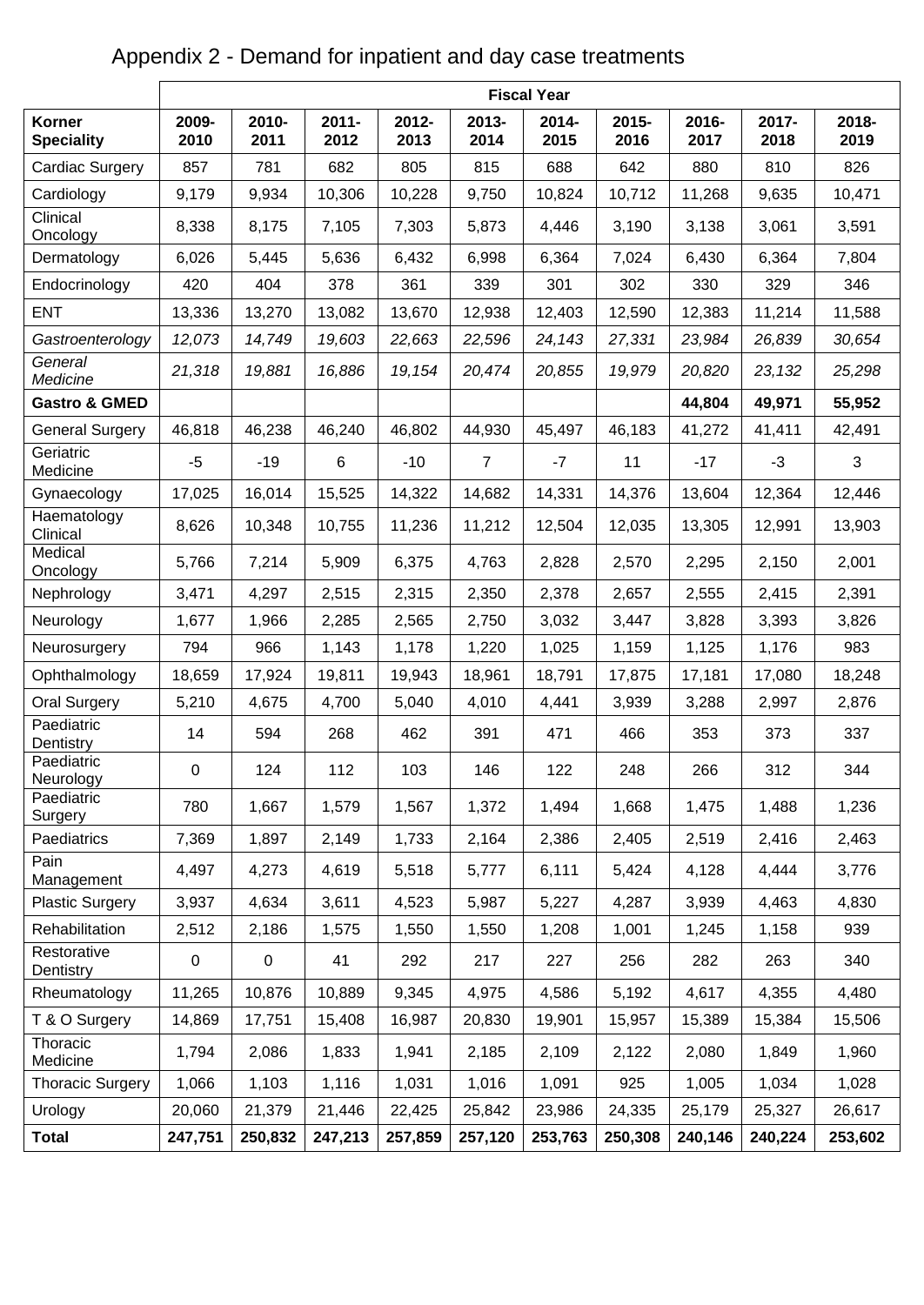|                                    | <b>Fiscal Year</b> |               |                  |               |               |               |               |               |               |                                                                                          |
|------------------------------------|--------------------|---------------|------------------|---------------|---------------|---------------|---------------|---------------|---------------|------------------------------------------------------------------------------------------|
| <b>Korner Speciality</b>           | 2009-<br>2010      | 2010-<br>2011 | $2011 -$<br>2012 | 2012-<br>2013 | 2013-<br>2014 | 2014-<br>2015 | 2015-<br>2016 | 2016-<br>2017 | 2017-<br>2018 | 2018-<br>2019                                                                            |
| Cardiac Surgery                    | 1,001              | 1,061         | 1,107            | 962           | 694           | 694           | 672           | 781           | 819           | 772                                                                                      |
| Cardiology                         | 17,988             | 18,364        | 17,990           | 21,139        | 23,331        | 23,242        | 23,529        | 24,537        | 24,780        | 24,445                                                                                   |
| <b>Chemical Pathology</b>          | 506                | 685           | 592              | 549           | 599           | 526           | 506           | 564           | 553           | 449                                                                                      |
| <b>Clinical Genetics</b>           | 2,735              | 2,328         | 1,907            | 1,502         | 2,227         | 2,042         | 1,956         | 1,906         | 1,540         | 1,596                                                                                    |
| <b>Clinical Oncology</b>           | 3,921              | 3,321         | 3,665            | 3,527         | 3,854         | 3,477         | 3,371         | 3,564         | 3,770         | 4,234                                                                                    |
| <b>Dental Medicine Specialties</b> | 2,019              | 1,016         | 2,009            | 1,703         | 1,526         | 1,509         | 1,364         | 1,249         | 1,082         | 1,512                                                                                    |
| Dermatology                        | 40,400             | 35,636        | 38,467           | 40,278        | 40,374        | 36,624        | 41,904        | 39,099        | 36,744        | 37,395                                                                                   |
| Endocrinology                      | 2,824              | 2,793         | 2,570            | 3,799         | 3,784         | 3,907         | 4,540         | 5,322         | 5,529         | 5,507                                                                                    |
| <b>ENT</b>                         | 48,245             | 48,657        | 48,000           | 53,277        | 52,779        | 46,787        | 46,823        | 43,834        | 42,047        | 43,208                                                                                   |
| Gastroenterology                   | 6,340              | 7,900         | 8,208            | 9,567         | 9,912         | 9,616         | 12,709        | 10,778        | 10,630        | 12,819                                                                                   |
| <b>General Medicine</b>            | 26,086             | 23,017        | 20,970           | 20,025        | 19,027        | 16,649        | 15,541        | 15,369        | 14,385        | 14,953                                                                                   |
| <b>Gastro &amp; GMED</b>           | 32,426             | 30,917        | 29,178           | 29,592        | 28,939        | 26,265        | 28,250        | 26,147        | 25,015        | 27,772                                                                                   |
| <b>General Surgery</b>             | 70,534             | 68,744        | 68,978           | 69,725        | 67,764        | 65,982        | 68,024        | 67,207        | 65,805        | 65,620                                                                                   |
| Geriatric Medicine                 | 8,625              | 7,315         | 7,074            | 7,830         | 8,252         | 8,447         | 8,605         | 8,373         | 8,544         | 9,839                                                                                    |
| Gynaecology                        | 45,066             | 45,588        | 46,644           | 47,568        | 50,044        | 44,622        | 45,848        | 44,231        | 43,034        | 45,140                                                                                   |
| Haematology (Clinical)             | 3,475              | 3,673         | 3,825            | 3,986         | 4,335         | 4,404         | 4,481         | 4,595         | 4,716         | 4,608                                                                                    |
| Nephrology                         | 2,267              | 2,263         | 2,392            | 2,625         | 2,795         | 2,763         | 2,855         | 2,851         | 2,825         | 2,684                                                                                    |
| Neurology                          | 12,644             | 10,537        | 12,275           | 13,632        | 12,654        | 11,767        | 12,757        | 11,935        | 10,864        | 11,949                                                                                   |
| Neurosurgery                       | 1,231              | 1,400         | 1,860            | 1,737         | 1,687         | 1,810         | 2,045         | 2,091         | 2,004         | 1,711                                                                                    |
| Ophthalmology                      | 37,688             | 35,915        | 39,641           | 38,863        | 36,404        | 36,117        | 37,734        | 32,789        | 32,230        | 28,067                                                                                   |
| <b>Oral Surgery</b>                | 13,424             | 10,689        | 11,799           | 13,298        | 12,276        | 11,626        | 13,158        | 9,714         | 9,440         | 9,862                                                                                    |
| Orthodontics                       | 1,697              | 1,605         | 1,576            | 1,522         | 1,550         | 1,532         | 1,461         | 1,300         | 1,164         | 1,296                                                                                    |
| <b>Paediatric Dentistry</b>        | 655                | 538           | 679              | 713           | 552           | 781           | 801           | 626           | 646           | 712                                                                                      |
| <b>Paediatric Neurology</b>        | 283                | 277           | 293              | 351           | 231           | 273           | 385           | 432           | 307           | 415                                                                                      |
| <b>Paediatric Surgery</b>          | 2,676              | 2,695         | 2,606            | 2,618         | 2,598         | 2,591         | 2,771         | 2,585         | 2,479         | 2,217                                                                                    |
| Paediatrics                        | 16,342             | 15,245        | 16,239           | 21,698        | 24,388        | 24,162        | 24,367        | 22,092        | 20,964        | 21,331                                                                                   |
| Pain Management                    | 5,049              | 5,620         | 6,305            | 6,045         | 6,425         | 6,015         | 6,661         | 6,001         | 6,209         | 6,896                                                                                    |
| Palliative Medicine                | 591                | 616           | 550              | 630           | 771           | 875           | 1,031         | 675           | 328           | 377                                                                                      |
| <b>Plastic Surgery</b>             | 6,917              | 5,625         | 6,873            | 7,911         | 7,576         | 6,751         | 6,815         | 6,209         | 6,321         | 7,168                                                                                    |
| Rehabilitation                     | 1,075              | 959           | 485              | 669           | 1,047         | 356           | 506           | 469           | 430           | 574                                                                                      |
| <b>Restorative Dentistry</b>       | 3,802              | 3,056         | 3,026            | 4,431         | 3,539         | 3,316         | 2,884         | 2,416         | 1,983         | 2,498                                                                                    |
| Rheumatology                       | 10,597             | 8,926         | 11,793           | 13,131        | 10,919        | 9,685         | 10,778        | 9,533         | 8,609         | 9,357                                                                                    |
| T & O Surgery                      | 51,735             | 86,563        | 87,014           | 88,455        | 96,079        | 88,633        | 92,782        | 96,325        | 93,834        | 99,906                                                                                   |
| <b>Thoracic Medicine</b>           | 5,083              | 5,430         | 7,152            | 9,104         | 8,988         | 8,938         | 9,876         | 9,361         | 10,184        | 11,320                                                                                   |
| <b>Thoracic Surgery</b>            | 870                | 722           | 864              | 764           | 601           | 589           | 578           | 595           | 757           | 701                                                                                      |
| Urology                            | 10,885             | 12,541        | 12,911           | 15,093        | 13,729        | 11,475        | 12,380        | 14,634        | 14,164        | 14,072                                                                                   |
| Total                              |                    |               |                  |               |               |               |               |               |               | 465,276  481,320  498,339  528,727  533,311  498,583  522,498  504,042  489,720  505,210 |